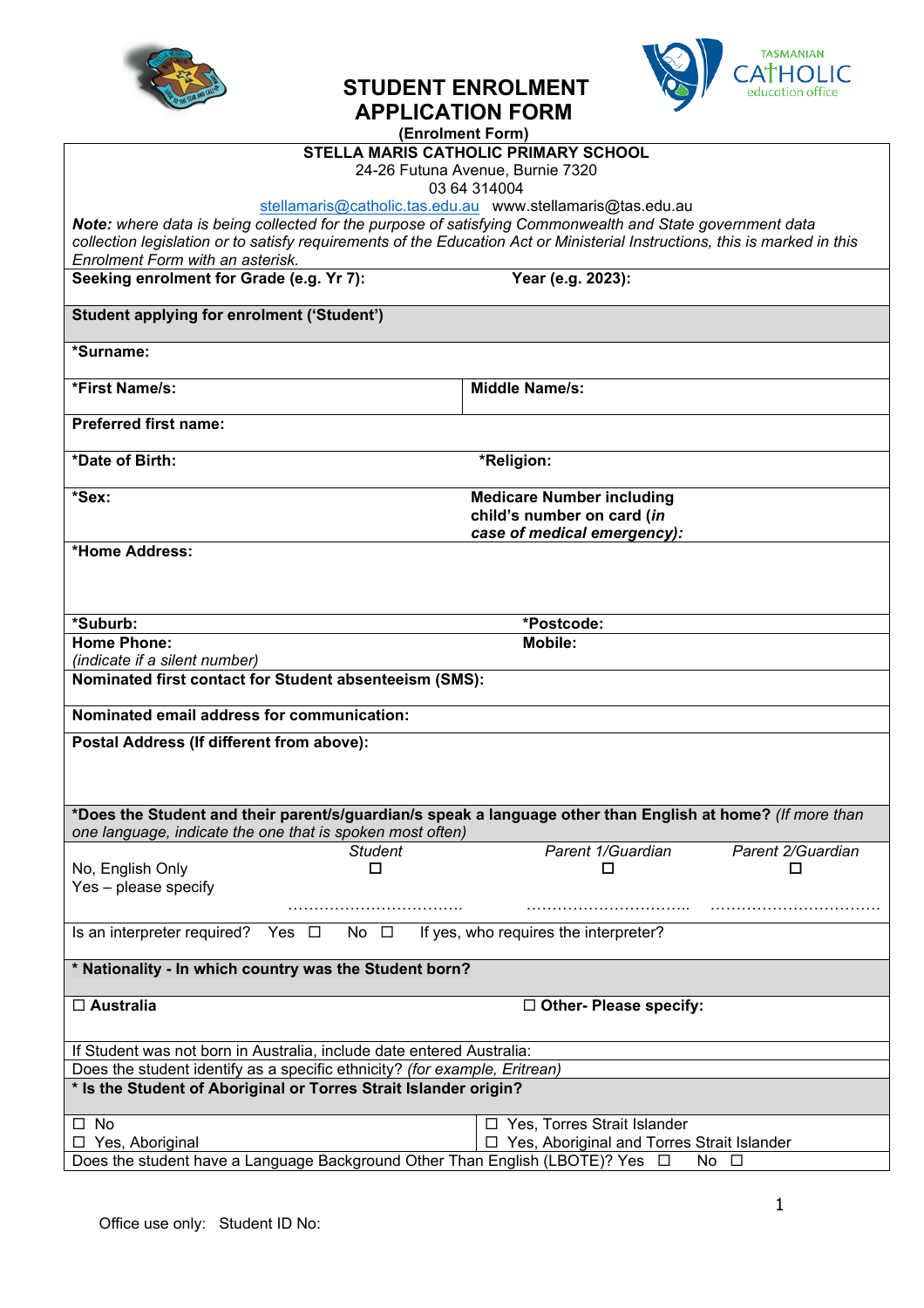| *Residential Status - please indicate below:                                                                  |                                                                                                                       |
|---------------------------------------------------------------------------------------------------------------|-----------------------------------------------------------------------------------------------------------------------|
|                                                                                                               | (original documents to be sighted and copies retained by School, VEVO check to be completed by School if required)    |
| □ Australian citizen (provide birth certificate, citizenship certificate or Australian passport)              |                                                                                                                       |
| $\Box$ Permanent resident (provide visa and either passport or immicard)                                      |                                                                                                                       |
| $\Box$ Temporary visa holder (provide documents listed below)                                                 |                                                                                                                       |
| □ Foreign national without a current visa (provide documents listed below)                                    |                                                                                                                       |
|                                                                                                               |                                                                                                                       |
| For temporary visa holders or foreign nationals that do not have a current visa, please provide the following |                                                                                                                       |
| documents:                                                                                                    |                                                                                                                       |
| Student and parents' passports (or immicards)<br>$\bullet$                                                    |                                                                                                                       |
| ٠                                                                                                             | Student and parents' current visas (if no current visa, provide student and parents' last visa)                       |
| Student and parents' date of entry to Australia<br>$\bullet$                                                  |                                                                                                                       |
| Signed VEVO check consent<br>$\bullet$                                                                        |                                                                                                                       |
|                                                                                                               |                                                                                                                       |
|                                                                                                               |                                                                                                                       |
|                                                                                                               | Catholic Education Tasmania (CET) considers students to be Humanitarian Entrants if they or their parents have        |
|                                                                                                               | either applied for, currently hold, or have previously held a humanitarian visa. Humanitarian visas include visa      |
| subclasses 200, 201, 202, 203, 204, 785, 790 and 866. Under this definition, please indicate the following:   |                                                                                                                       |
| Student is eligible to be considered a Humanitarian Entrant by CET - Yes $\Box$                               | $No$ $\Box$                                                                                                           |
| Parent/s are eligible to be considered a Humanitarian Entrant by CET - Yes $\Box$ No $\Box$                   |                                                                                                                       |
|                                                                                                               |                                                                                                                       |
|                                                                                                               | You must advise the School of any change to the Student or parents' visa or residency status within 14 days of the    |
| change occurring.                                                                                             |                                                                                                                       |
| <b>Kindergarten Enrolments Only</b>                                                                           |                                                                                                                       |
|                                                                                                               |                                                                                                                       |
|                                                                                                               | What type(s) of care outside of home did the Student have prior to enrolling at school? (Choose the type              |
| accessed in the year prior to school.)                                                                        |                                                                                                                       |
| $\Box$ Long day care                                                                                          | Extent of prior to school care:                                                                                       |
| $\Box$ Family day care                                                                                        | $\Box$ Up to 6 hours per week                                                                                         |
| $\Box$ Occasional care                                                                                        | $\Box$ Up to 12 hours per week                                                                                        |
| $\Box$ Pre-school                                                                                             | $\Box$ 12 hours to full-time each week                                                                                |
| $\Box$ Playgroup                                                                                              |                                                                                                                       |
| $\Box$ Other care (please specify)                                                                            |                                                                                                                       |
|                                                                                                               |                                                                                                                       |
|                                                                                                               |                                                                                                                       |
| Write the name of the pre-school or long day care or other prior to school service used:                      |                                                                                                                       |
|                                                                                                               |                                                                                                                       |
| <b>Current/Previous School/Pre-compulsory Education School Permission</b>                                     |                                                                                                                       |
|                                                                                                               |                                                                                                                       |
| Name of current/previous school/pre-compulsory education school:                                              |                                                                                                                       |
|                                                                                                               |                                                                                                                       |
|                                                                                                               |                                                                                                                       |
| You give permission for school to contact the current/previous school or pre-school                           |                                                                                                                       |
| Yes $\Box$ No $\Box$                                                                                          |                                                                                                                       |
|                                                                                                               |                                                                                                                       |
|                                                                                                               | (Note: The parent(s) or guardian(s) who is/are legally responsible for the Student and who signs this Enrolment Form  |
| are referred to in this Enrolment Form as You or Your)                                                        |                                                                                                                       |
|                                                                                                               | In the event that the Student transfers to another school which is not a school operated by the Roman Catholic        |
|                                                                                                               | Church Trust Corporation of the Archdiocese of Hobart (Archdiocese of Hobart) or otherwise noted below, You give      |
| permission for the School to provide a copy of the information on this Enrolment Form to that school.         |                                                                                                                       |
|                                                                                                               |                                                                                                                       |
| No $\square$<br>Yes $\Box$                                                                                    |                                                                                                                       |
|                                                                                                               |                                                                                                                       |
|                                                                                                               | Note: Information provided on this Enrolment Form may be disclosed between the 35 schools operated by the             |
|                                                                                                               | Archdiocese of Hobart regardless of what consent is provided in regard to external schools above. It may also be      |
|                                                                                                               | disclosed to Dominic College Glenorchy Limited, St Virgil's College and St Francis Flexible Learning Centre (operated |
|                                                                                                               | by Edmund Rice Education Australia). The full list of these schools can be found on the Catholic Education Tasmania   |
| (CET) website at the following link: https://catholic.tas.edu.au/our-schools                                  |                                                                                                                       |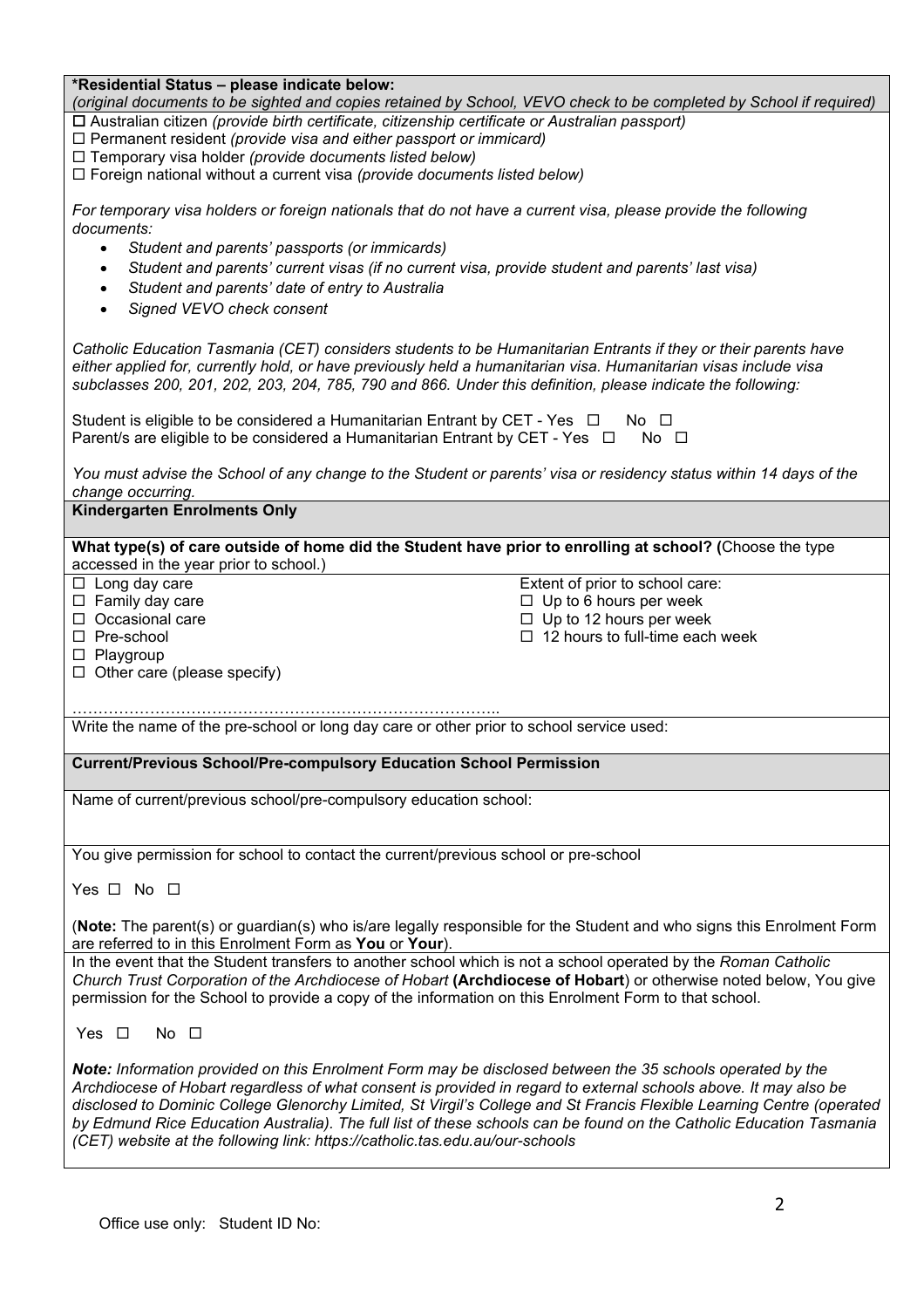| Parish:<br>Parish:<br>Parish:<br>Parish:<br>*Evidence of Student's Identity, Date of Birth and Immunisation Record<br>When first enrolling at a Catholic school evidence of the Student's identity, date of birth and Immunisation Record<br>must be provided. This Enrolment Form is not complete until that evidence or any other evidence requested by the<br>Birth Certificate (certified copy, not extract or photocopy)<br>Immunisation Record (You will need to provide supporting documentation: either an immunisation certificate<br>*Medical Conditions: Please specify any medical conditions the Student suffers from, e.g. asthma, diabetes and/or |
|------------------------------------------------------------------------------------------------------------------------------------------------------------------------------------------------------------------------------------------------------------------------------------------------------------------------------------------------------------------------------------------------------------------------------------------------------------------------------------------------------------------------------------------------------------------------------------------------------------------------------------------------------------------|
|                                                                                                                                                                                                                                                                                                                                                                                                                                                                                                                                                                                                                                                                  |
|                                                                                                                                                                                                                                                                                                                                                                                                                                                                                                                                                                                                                                                                  |
|                                                                                                                                                                                                                                                                                                                                                                                                                                                                                                                                                                                                                                                                  |
|                                                                                                                                                                                                                                                                                                                                                                                                                                                                                                                                                                                                                                                                  |
|                                                                                                                                                                                                                                                                                                                                                                                                                                                                                                                                                                                                                                                                  |
|                                                                                                                                                                                                                                                                                                                                                                                                                                                                                                                                                                                                                                                                  |
|                                                                                                                                                                                                                                                                                                                                                                                                                                                                                                                                                                                                                                                                  |
|                                                                                                                                                                                                                                                                                                                                                                                                                                                                                                                                                                                                                                                                  |
|                                                                                                                                                                                                                                                                                                                                                                                                                                                                                                                                                                                                                                                                  |
|                                                                                                                                                                                                                                                                                                                                                                                                                                                                                                                                                                                                                                                                  |
|                                                                                                                                                                                                                                                                                                                                                                                                                                                                                                                                                                                                                                                                  |
|                                                                                                                                                                                                                                                                                                                                                                                                                                                                                                                                                                                                                                                                  |
|                                                                                                                                                                                                                                                                                                                                                                                                                                                                                                                                                                                                                                                                  |
|                                                                                                                                                                                                                                                                                                                                                                                                                                                                                                                                                                                                                                                                  |
| *Please specify the requirements regarding the administration of medication for both prescribed and non-prescribed                                                                                                                                                                                                                                                                                                                                                                                                                                                                                                                                               |
|                                                                                                                                                                                                                                                                                                                                                                                                                                                                                                                                                                                                                                                                  |
|                                                                                                                                                                                                                                                                                                                                                                                                                                                                                                                                                                                                                                                                  |
|                                                                                                                                                                                                                                                                                                                                                                                                                                                                                                                                                                                                                                                                  |
|                                                                                                                                                                                                                                                                                                                                                                                                                                                                                                                                                                                                                                                                  |
|                                                                                                                                                                                                                                                                                                                                                                                                                                                                                                                                                                                                                                                                  |
|                                                                                                                                                                                                                                                                                                                                                                                                                                                                                                                                                                                                                                                                  |
| *Allergies: Please specify any known allergies the Student has, e.g. allergy to nuts, penicillin, bee stings including                                                                                                                                                                                                                                                                                                                                                                                                                                                                                                                                           |
|                                                                                                                                                                                                                                                                                                                                                                                                                                                                                                                                                                                                                                                                  |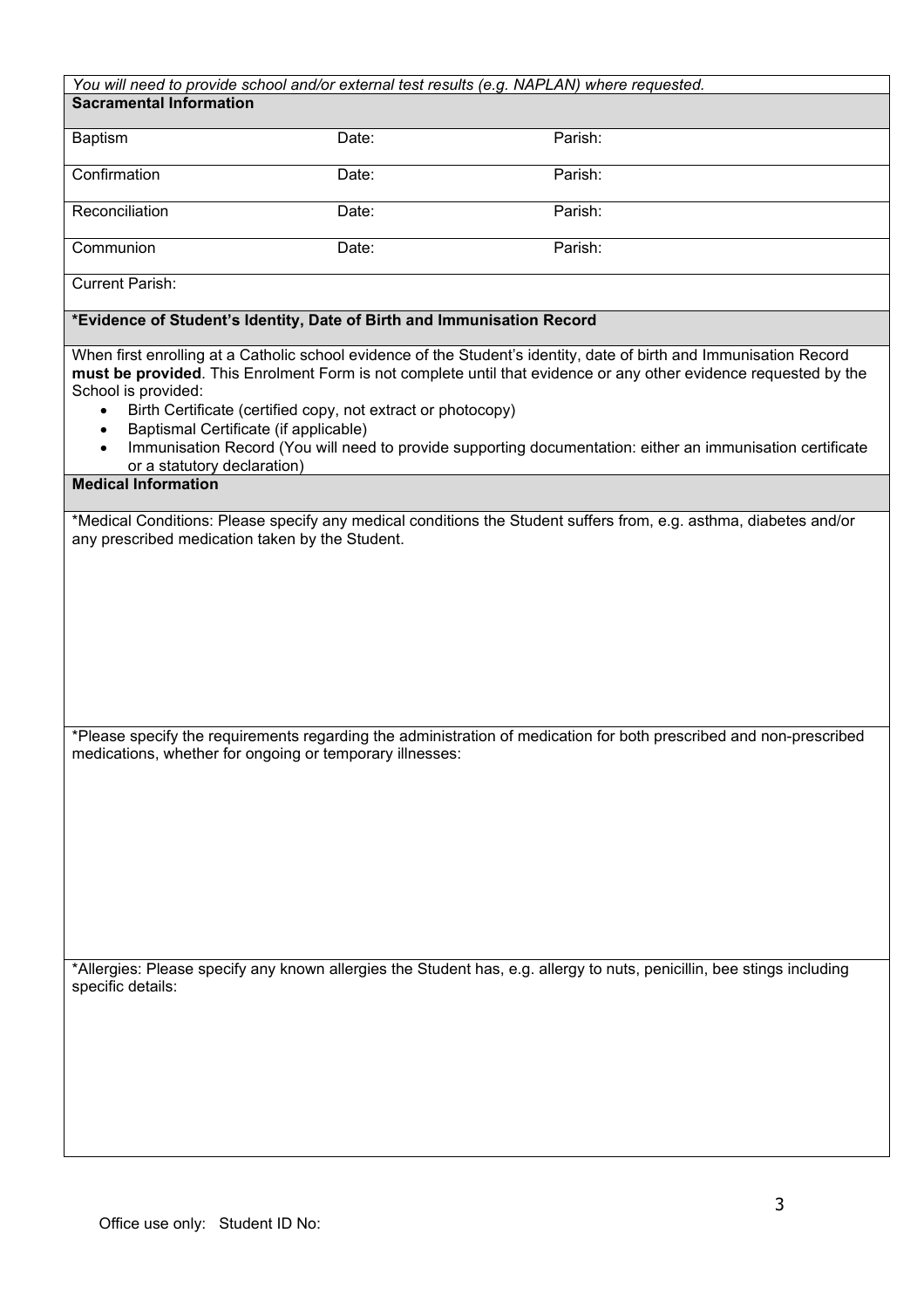Has the Student been diagnosed as being at risk of anaphylaxis? Yes  $\Box$  No  $\Box$ If yes, does the Student have an EpiPen? Yes  $\Box$  No  $\Box$ If the Student is to be given medication by school staff or has a severe allergy, written notification is required. Please attach the written notification to the Enrolment Form.

*It is mandatory for parents/guardians to advise the School in writing of action or management plans for the medical conditions or allergies identified in this Enrolment Form with advice from medical practitioners included in instances where a formal diagnosis has been made. Please attach the necessary information.* **Students usual Doctor or Clinic:**

Name: Contract Management Contract Address: Address: Phone: Phone: Phone: Phone: Phone: Phone: Phone: Phone: P

This application gives You the opportunity to provide information that will facilitate the smooth transition of the Student into our School. It will assist the School to develop appropriate strategies to meet the particular needs of the Student. If the information provided is incomplete or misleading, any decision made as to enrolment may be revised. **Students with Additional Needs**

- It is a government requirement under the Nationally Consistent Collection of Data scheme (**NCCD**) that all schools collect and submit information annually on the number of Students receiving adjustments due to disability and the level of adjustment they receive (see personal information collection notice and our privacy policy).
- Further, under the *Disability Standards for Education 2005* (Cth), schools are generally required to make reasonable adjustments, where needed, to assist Students with disability.
- An adjustment includes a measure or action taken by a school to help a Student with disability access and participate in education on the same basis as other Students. An adjustment is reasonable if it balances the interests of all parties affected, taking into account standards prescribed by the *Disability Standards for Education 2005* (Cth).
- The School will make an appointment with parents/guardians, if any further information is required for the purpose of assessing adjustments required for the Student.
- A potential Student's adjustment requirements will not affect the School's decision to accept the Student's enrolment, unless:
	- a. There has been documented consideration/assessment of what special services/equipment/devices would be required to meet the potential Student's needs and if there are any reasonable adjustments that can be made;
	- b. The School has consulted with the potential Student's parents/guardians/carers about the potential student's needs and any reasonable adjustments;
	- c. After considering the potential Student's needs and consultation with the parents/guardians/carers has been determined that the School cannot meet the potential student's needs, cannot make any reasonable adjustments and/or it would cause unjustifiable hardship to make reasonable adjustments; and
	- d. The reason why the School is not able to provide those services is documented and communicated to the potential Student's parents/guardians/carers.

# **\*Has the Student been identified as having special or additional needs in one or more of the below categories? If so, please tick the relevant categories.**

- ☐ Physical
- □ Cognitive
- □ Sensory
- □ Social/Emotional
- ☐ None of the above

*If your child has a formal diagnosis please attach copies of the necessary information/reports/management plans.* **\*What learning adjustments, if any, have been provided or recommended for the Student to enable access and participation in learning?**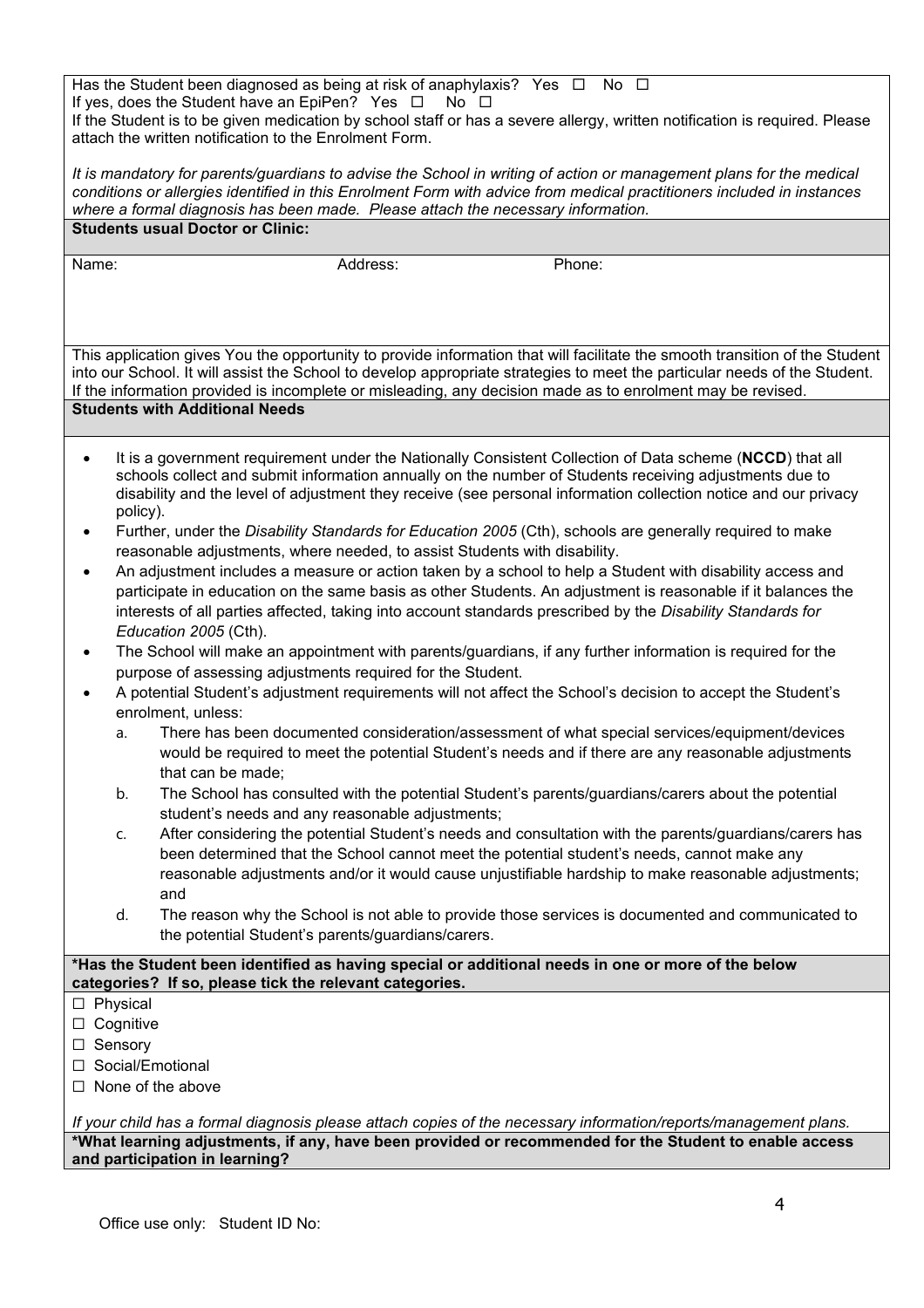| $\Box$ Curriculum adjustment                                                                                                                                                                                |
|-------------------------------------------------------------------------------------------------------------------------------------------------------------------------------------------------------------|
| Environmental (such as building modifications)                                                                                                                                                              |
| $\Box$ Personalised learning                                                                                                                                                                                |
| $\Box$ Professional learning for the management of health conditions                                                                                                                                        |
| Separate supervision or provision of specialist teacher support                                                                                                                                             |
| Specialised technology                                                                                                                                                                                      |
| Adapted assessment procedures                                                                                                                                                                               |
| Mobility assistance                                                                                                                                                                                         |
| Personal care assistance                                                                                                                                                                                    |
| Communication assistance                                                                                                                                                                                    |
| $\Box$ Extra time to complete assessment tasks                                                                                                                                                              |
| Support or close supervision to participate in out-of-school activities or in the playground                                                                                                                |
| $\Box$ Visiting teacher or external agency support                                                                                                                                                          |
| No learning adjustments currently identified                                                                                                                                                                |
| Is the Student currently receiving, or eligible to receive any financial assistance from the government for                                                                                                 |
| learning adjustments or support? (e.g. NDIS or similar funding).                                                                                                                                            |
|                                                                                                                                                                                                             |
| $\Box$ Yes                                                                                                                                                                                                  |
| No                                                                                                                                                                                                          |
| Don't know<br>$\perp$                                                                                                                                                                                       |
| <b>Health and Safety</b>                                                                                                                                                                                    |
|                                                                                                                                                                                                             |
| *To Your knowledge, is there anything in the Student's history or circumstances (including medical history), which<br>might pose a risk of any type to him or her, other students, or staff at this School? |
|                                                                                                                                                                                                             |
| $No$ $\Box$<br>Yes $\Box$                                                                                                                                                                                   |
|                                                                                                                                                                                                             |
| If yes please provide a brief description:                                                                                                                                                                  |
|                                                                                                                                                                                                             |
|                                                                                                                                                                                                             |
|                                                                                                                                                                                                             |
|                                                                                                                                                                                                             |
|                                                                                                                                                                                                             |
|                                                                                                                                                                                                             |
|                                                                                                                                                                                                             |
|                                                                                                                                                                                                             |
| Please provide the names and contact details of health professionals and/or support personnel at the last school or                                                                                         |
| other relevant agencies that have knowledge of these issues:                                                                                                                                                |
|                                                                                                                                                                                                             |
|                                                                                                                                                                                                             |
|                                                                                                                                                                                                             |
|                                                                                                                                                                                                             |
|                                                                                                                                                                                                             |
|                                                                                                                                                                                                             |
|                                                                                                                                                                                                             |
|                                                                                                                                                                                                             |
| The information provided in this section will not in itself be a reason for accepting or rejecting an enrolment                                                                                             |
| application. It is, however, knowledge that is necessary for the School to be able to take into account and                                                                                                 |
| cater for all the needs and challenges that the Student presents in school. Should known needs/challenges of                                                                                                |
| the Student not be revealed at enrolment, the School may not be able to fully cater for the Student.                                                                                                        |
|                                                                                                                                                                                                             |
| I/We have attached written consent to the School to contact health professional, support personnel at the last school                                                                                       |
| or other relevant agencies. Yes $\Box$ No $\Box$                                                                                                                                                            |
|                                                                                                                                                                                                             |
|                                                                                                                                                                                                             |
| Please attach written consent to the Enrolment Form including advice from health professionals/medical practitioners<br>in instances where a formal diagnosis has been made.                                |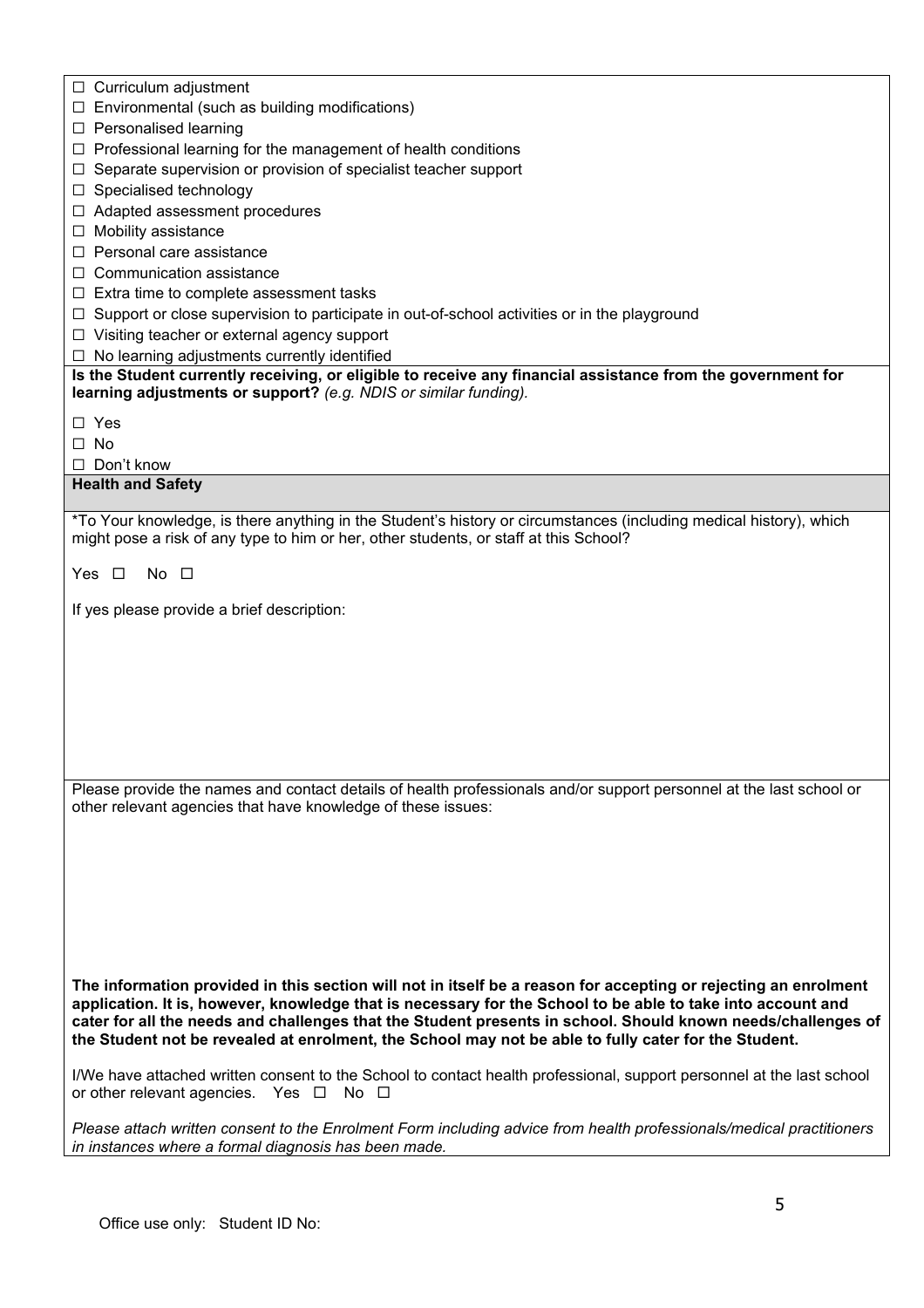| <b>Family Details</b>                                                                                                                    |                                                                              |  |  |  |  |
|------------------------------------------------------------------------------------------------------------------------------------------|------------------------------------------------------------------------------|--|--|--|--|
| <b>Parent 1/Guardian 1</b>                                                                                                               |                                                                              |  |  |  |  |
| Surname:                                                                                                                                 | Title (e.g. Mrs/Mr/Ms/Dr):                                                   |  |  |  |  |
| First Name:                                                                                                                              | Middle Name:                                                                 |  |  |  |  |
| Former Name/Maiden Name:                                                                                                                 | Date of birth:                                                               |  |  |  |  |
| *Address (leave blank if same as Student address)<br>Postal Address (if different from above - essential information required by school) |                                                                              |  |  |  |  |
| Home Ph:                                                                                                                                 | <b>Business Ph:</b>                                                          |  |  |  |  |
| (indicate if a silent number)                                                                                                            |                                                                              |  |  |  |  |
| Personal Mobile:                                                                                                                         | Work Mobile:                                                                 |  |  |  |  |
| (Essential information required by school)                                                                                               |                                                                              |  |  |  |  |
| Email:                                                                                                                                   |                                                                              |  |  |  |  |
| (Essential information required by school)                                                                                               |                                                                              |  |  |  |  |
| Nominated first contact phone number:                                                                                                    |                                                                              |  |  |  |  |
| Nominated phone number for SMS messages if SMS is acceptable:<br>Relationship to Student:                                                |                                                                              |  |  |  |  |
| Do you have a Concession card? (for concession data purposes)                                                                            |                                                                              |  |  |  |  |
| Yes $\Box$ No $\Box$ (Please do not provide number details)                                                                              |                                                                              |  |  |  |  |
| Occupation:                                                                                                                              |                                                                              |  |  |  |  |
| Employer:                                                                                                                                |                                                                              |  |  |  |  |
| *What is the occupation group? (tick the appropriate check box below from the parental occupation groups on page 8)                      |                                                                              |  |  |  |  |
| $\Box$ Group 1<br>$\Box$ Group 2<br>$\Box$ Group 3<br>$\Box$ Group 4                                                                     | □Group 9<br>$\Box$ Group 8                                                   |  |  |  |  |
| Name of Workplace:                                                                                                                       |                                                                              |  |  |  |  |
| *What is the highest year of primary or secondary school the                                                                             | $\Box$ Year 12 or equivalent                                                 |  |  |  |  |
| parent 1/guardian 1 has completed?                                                                                                       | $\Box$ Year 11 or equivalent<br>$\Box$ Year 10 or equivalent                 |  |  |  |  |
|                                                                                                                                          | $\Box$ Year 9 or equivalent or below                                         |  |  |  |  |
| *What is the level of the highest qualification that the parent                                                                          | □ Bachelor degree or above                                                   |  |  |  |  |
| 1/guardian 1 has completed?                                                                                                              | □ Advanced diploma/Diploma                                                   |  |  |  |  |
|                                                                                                                                          | □ Certificate I to IV (including trade)                                      |  |  |  |  |
|                                                                                                                                          | $\Box$ No non-school qualifications                                          |  |  |  |  |
| *What language does the parent 1/guardian 1 speak at home?                                                                               |                                                                              |  |  |  |  |
| *Country of Birth:                                                                                                                       | If parent 1/guardian 1 was not born in Australia,<br>date entered Australia: |  |  |  |  |
| Religion:                                                                                                                                | Nationality:                                                                 |  |  |  |  |
| Is Parent 1/Guardian 1 of Aboriginal or Torres Strait Islander origin?                                                                   |                                                                              |  |  |  |  |
| $\square$ No                                                                                                                             | □ Yes, Torres Strait Islander                                                |  |  |  |  |
| □ Yes, Aboriginal                                                                                                                        | □ Yes, Aboriginal and Torres Strait Islander                                 |  |  |  |  |
| Does parent 1/guardian 1 identify as a specific ethnicity? (for example, Eritrean)                                                       |                                                                              |  |  |  |  |
| <b>Old Scholar</b>                                                                                                                       |                                                                              |  |  |  |  |
| Are You an old scholar of the School?                                                                                                    | If Yes:                                                                      |  |  |  |  |
|                                                                                                                                          | $Year(s)$ :                                                                  |  |  |  |  |
|                                                                                                                                          | Previous name:                                                               |  |  |  |  |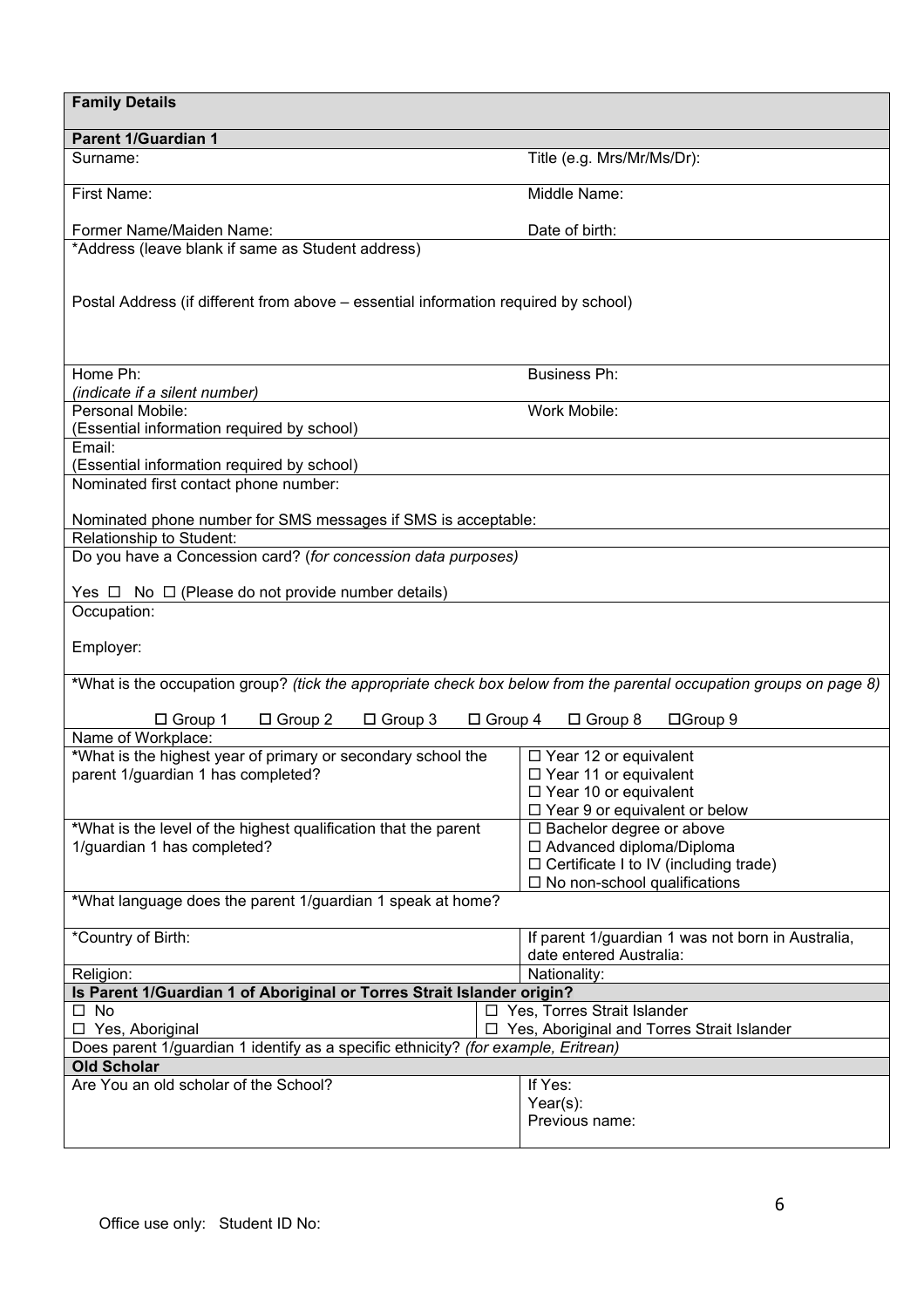| <b>Parent 2/Guardian 2</b>                                                                                          |                                                                            |  |  |  |
|---------------------------------------------------------------------------------------------------------------------|----------------------------------------------------------------------------|--|--|--|
| Surname:                                                                                                            | Title (e.g. Mrs/Mr/Ms/Dr):                                                 |  |  |  |
| <b>First Name:</b>                                                                                                  | Middle Name:                                                               |  |  |  |
| Former Name/Maiden Name:                                                                                            | Date of birth:                                                             |  |  |  |
| *Address (leave blank if same as Student address)                                                                   |                                                                            |  |  |  |
|                                                                                                                     |                                                                            |  |  |  |
| Postal Address (if different from above - essential information required by school)                                 |                                                                            |  |  |  |
|                                                                                                                     |                                                                            |  |  |  |
|                                                                                                                     |                                                                            |  |  |  |
| Home Ph:                                                                                                            | <b>Business Ph:</b>                                                        |  |  |  |
| (indicate if a silent number)                                                                                       |                                                                            |  |  |  |
| Personal Mobile:                                                                                                    | Work Mobile:                                                               |  |  |  |
| (Essential information required by school)                                                                          |                                                                            |  |  |  |
| Email:                                                                                                              |                                                                            |  |  |  |
| (Essential information required by school)<br>Nominated first contact phone number:                                 |                                                                            |  |  |  |
|                                                                                                                     |                                                                            |  |  |  |
| Nominated phone number for SMS messages if SMS is acceptable:                                                       |                                                                            |  |  |  |
| Relationship to Student:                                                                                            |                                                                            |  |  |  |
| Do you have a Concession card? (for concession data purposes)                                                       |                                                                            |  |  |  |
| Yes $\Box$ No $\Box$ (Please do not provide number details)                                                         |                                                                            |  |  |  |
| Occupation:                                                                                                         |                                                                            |  |  |  |
|                                                                                                                     |                                                                            |  |  |  |
| Employer:                                                                                                           |                                                                            |  |  |  |
|                                                                                                                     |                                                                            |  |  |  |
| *What is the occupation group? (tick the appropriate check box below from the parental occupation groups on page 8) |                                                                            |  |  |  |
| $\Box$ Group 1<br>$\Box$ Group 2<br>$\Box$ Group 3<br>$\Box$ Group 4                                                | $\Box$ Group 8<br>□Group 9                                                 |  |  |  |
| Name of Workplace:                                                                                                  |                                                                            |  |  |  |
| *What is the highest year of primary or secondary school the                                                        | $\Box$ Year 12 or equivalent                                               |  |  |  |
| parent 2/guardian 2 has completed?                                                                                  | □ Year 11 or equivalent                                                    |  |  |  |
|                                                                                                                     | $\Box$ Year 10 or equivalent                                               |  |  |  |
|                                                                                                                     | $\Box$ Year 9 or equivalent or below                                       |  |  |  |
| *What is the level of the highest qualification that the parent                                                     | □ Bachelor degree or above                                                 |  |  |  |
| 2/guardian 2 has completed?                                                                                         | □ Advanced diploma/Diploma<br>$\Box$ Certificate I to IV (including trade) |  |  |  |
|                                                                                                                     | $\Box$ No non-school qualifications                                        |  |  |  |
| *What language does the parent 2/guardian 2 speak at home?                                                          |                                                                            |  |  |  |
|                                                                                                                     |                                                                            |  |  |  |
| *Country of Birth:                                                                                                  | If parent 2/guardian 2 was not born in Australia,                          |  |  |  |
|                                                                                                                     | date entered Australia:                                                    |  |  |  |
| Religion:<br>* Is the Parent 2/Guardian 2 of Aboriginal or Torres Strait Islander origin?                           | Nationality:                                                               |  |  |  |
| $\square$ No                                                                                                        | □ Yes, Torres Strait Islander                                              |  |  |  |
| $\Box$ Yes, Aboriginal                                                                                              | □ Yes, Aboriginal and Torres Strait Islander                               |  |  |  |
| Does parent 2/guardian 2 identify as a specific ethnicity? (for example, Eritrean)                                  |                                                                            |  |  |  |
| <b>Old Scholar</b>                                                                                                  |                                                                            |  |  |  |
| Are You an old scholar of the School?                                                                               | If Yes:                                                                    |  |  |  |
|                                                                                                                     | $Year(s)$ :                                                                |  |  |  |
|                                                                                                                     | Previous name:                                                             |  |  |  |
|                                                                                                                     |                                                                            |  |  |  |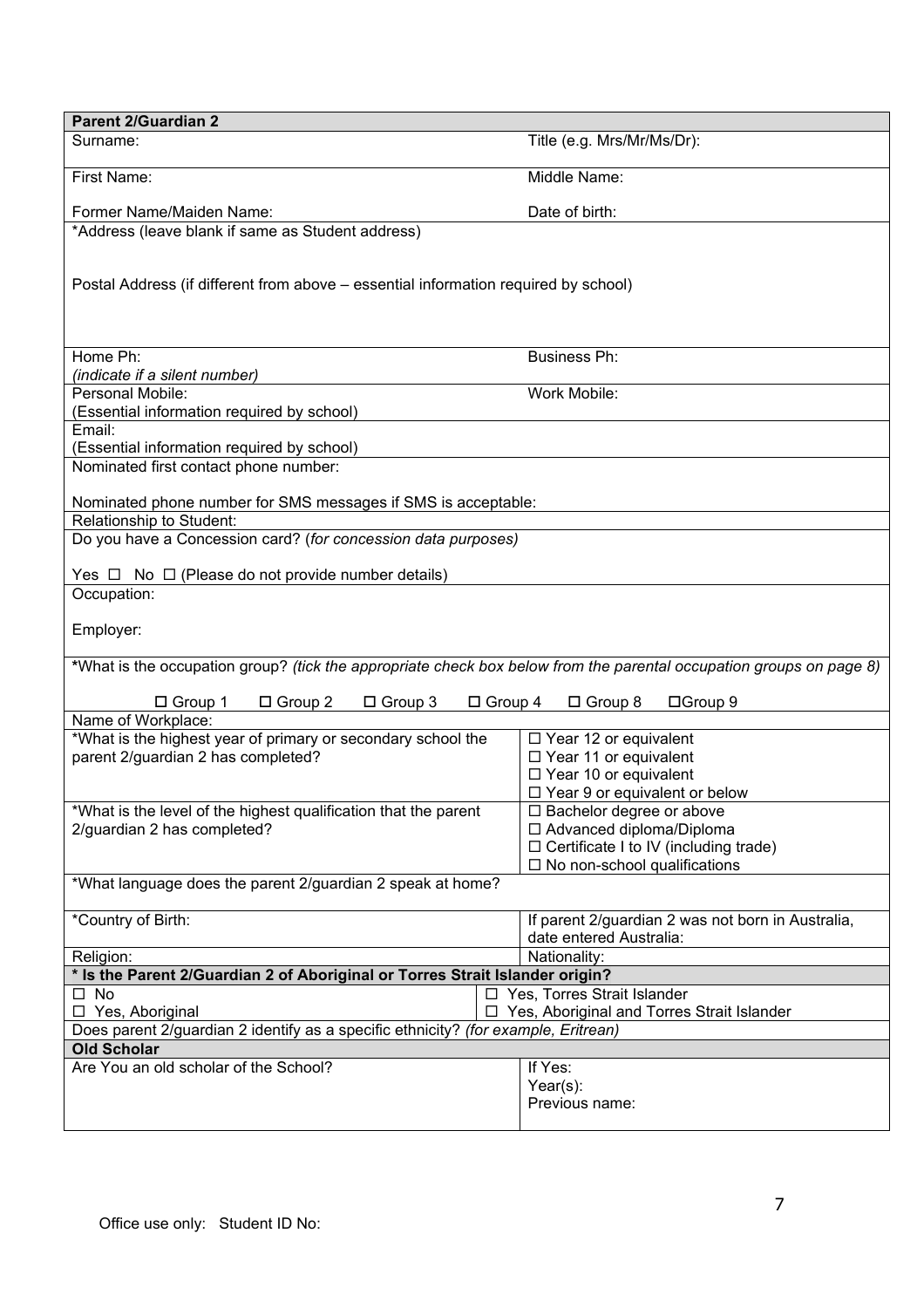#### **\*LIST OF PARENTAL OCCUPATION GROUPS Refer parent/guardian Information**

**Group 1: Senior management in large business organisation, government administration and defence, and qualified professionals.**

**Senior executive/ manager/department head** in industry, commerce, media or other large organisation. **Public service manager** (Section head or above), regional director, health/ education/police/fire services administrator. **Other administrator** school principal, faculty head/dean, library/museum /gallery director, research facility director. **Defence Forces** Commissioned Officer.

**Professionals** generally have degree or higher qualifications and experience in applying this knowledge to design, develop or operate complex systems; identify, treat and advise on problems; and teach others.

**Health, Education, Law, Social Welfare, Engineering, Science, Computing** professional.

**Business** management consultant, business analyst, accountant, auditor, policy analyst, actuary, valuer.

**Air/sea transport** aircraft/ship's captain/officer/pilot, flight officer, flying instructor, air traffic controller.

**Group 2: Other business managers, arts/media/sportspersons and associate professors.**

**Owner/manager** of farm, construction, import/export, wholesale, manufacturing, transport, real estate business.

**Specialist manager** finance/engineering/ production/personnel/ industrial relations/sales/ marketing.

**Financial services manager** bank branch manager, finance/ investment/insurance broker, credit/loans officer.

**Retail sales/services manager** shop, petrol station, restaurant, club, hotel/motel, cinema, theatre, agency.

**Arts/media/sports** musician, actor, dancer, painter, potter, sculptor, journalist, author, media presenter, photographer, designer, illustrator, proof reader, sportsman/woman, coach, trainer, sports official.

**Associate professionals** generally have diploma/ technical qualifications and support managers and professionals.

**Health, Education, Law, Social Welfare, Engineering, Science, Computing** technician/ associate professional.

**Business/administration** recruitment/employment/ industrial relations/training officer, market research analyst, technical sales representative, retail buyer, officer/project manager.

**Defence Forces** senior Non-Commissioned Officer.

**Group 3: Tradesmen/women, clerks and skilled office, sales and service staff.**

**Tradesmen/women** generally have completed a 4 year Trade Certificate, usually by apprenticeship. All tradesmen/women are included in this group.

**Clerks** bookkeeper, bank/PO clerk, statistical/ actuarial clerk, accounting/claims/audit clerk, payroll clerk, recording/registry/filing clerk, betting clerk, stores/ inventory clerk, purchasing/ order clerk, freight/ transport/shipping clerk, bond clerk, customs agent, customer services clerk, admissions clerk.

**Skilled office, sales and service staff.**

**Office** secretary, personal assistant, desktop publishing operator, switchboard operator.

**Sales** company sales representative, auctioneer, insurance agent/assessor/ loss adjuster, market researcher.

**Service** aged/disabled/ refuge/child care worker, nanny, meter reader, parking inspector, postal worker, courier, travel agent, tour guide, flight attendant, fitness instructor, casino dealer/supervisor.

#### **Group 4: Machine operators, hospitality staff, assistants, labourers and related workers.**

**Drivers, mobile plant, production/processing machinery and other machinery operators.**

**Hospitality staff** hotel service supervisor, receptionist, waiter, bar attendant, kitchen hand, porter, housekeeper.

#### **Office assistants, sales assistants and other assistants.**

**Office** typist, word processing/data entry/ business machine operator, receptionist, office assistant.

**Sales** sales assistant, motor vehicle/caravan/ parts salesperson, checkout operator, cashier, bus/train conductor, ticket seller, service station attendant, car rental desk staff, street vendor, telemarketer, shelf stacker.

**Assistant/aide** trades' assistant, school/teacher's aide, dental assistant, veterinary nurse, nursing assistant, museum/gallery attendant, usher, home helper, salon assistant, animal attendant.

**Labourers and related work.**

**Defence Forces** ranks below senior NCO not included above.

**Agriculture, horticulture, forestry, fishing, mining worker** farm overseer, shearer, wool/hide classer, farm hand, horse trainer, nurseryman, greenkeeper, gardener, tree surgeon, forestry/logging worker, miner, seafarer/fishing hand.

**Other worker** labourer, factory hand, storeman, guard, cleaner, caretaker, laundry worker, trolley collector, car park attendant, crossing supervisor.

# **Group 8: Not in paid work in last 12 months**

**Group 9: Not Stated or Known**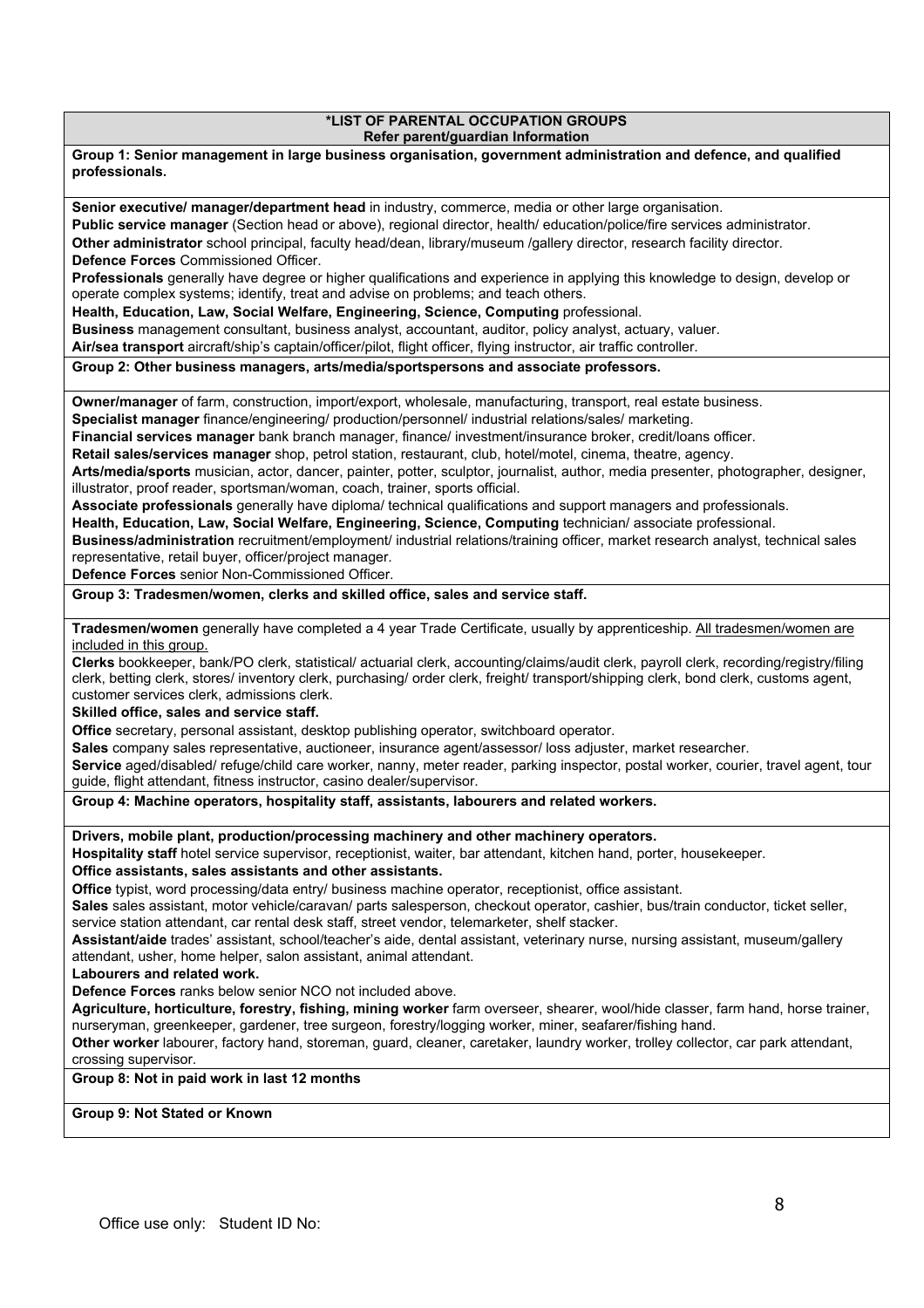| Emergency Contacts (in the event that a Parent/Guardian is unavailable)                |                          |                                              |                                           |
|----------------------------------------------------------------------------------------|--------------------------|----------------------------------------------|-------------------------------------------|
| <b>First Emergency Contact:</b>                                                        |                          |                                              |                                           |
| Full Name:                                                                             |                          |                                              |                                           |
| Relationship to Student:                                                               |                          |                                              |                                           |
| Work Phone:                                                                            |                          | Work Mobile:                                 |                                           |
| Home Phone:                                                                            |                          | Mobile:                                      |                                           |
| Is an interpreter required when calling this emergency contact? No $\Box$              |                          | Yes $\square$<br>Language:                   |                                           |
| <b>Second Emergency Contact:</b>                                                       |                          |                                              |                                           |
| Name:                                                                                  |                          |                                              |                                           |
| Relationship to Student:                                                               |                          |                                              |                                           |
| Work Phone:                                                                            |                          | Work Mobile:                                 |                                           |
| Home Phone:                                                                            |                          | Mobile:                                      |                                           |
| Is an interpreter required when calling this emergency contact? No $\Box$ Yes $\Box$   |                          | Language:                                    |                                           |
| <b>Siblings</b>                                                                        |                          |                                              |                                           |
| Please list all children in Your family from youngest to oldest, including the Student |                          |                                              |                                           |
| <b>Name</b>                                                                            | <b>School/Pre-school</b> | Year/Grade<br>(Current Calendar<br>Year)     | <b>Date of Birth</b><br>(pre-school only) |
|                                                                                        |                          |                                              |                                           |
|                                                                                        |                          |                                              |                                           |
|                                                                                        |                          |                                              |                                           |
|                                                                                        |                          |                                              |                                           |
|                                                                                        |                          |                                              |                                           |
|                                                                                        |                          |                                              |                                           |
|                                                                                        |                          |                                              |                                           |
|                                                                                        |                          |                                              |                                           |
|                                                                                        |                          |                                              |                                           |
|                                                                                        |                          |                                              |                                           |
| Previous family members at the School                                                  |                          |                                              |                                           |
| List all Students in Your family who have previously attended this School.             |                          |                                              |                                           |
| <b>Name</b>                                                                            |                          | <b>Relationship to the</b><br><b>Student</b> | Final calendar year at<br>the School      |
|                                                                                        |                          |                                              |                                           |
|                                                                                        |                          |                                              |                                           |
|                                                                                        |                          |                                              |                                           |
|                                                                                        |                          |                                              |                                           |
|                                                                                        |                          |                                              |                                           |
|                                                                                        |                          |                                              |                                           |
|                                                                                        |                          |                                              |                                           |
|                                                                                        |                          |                                              |                                           |
|                                                                                        |                          |                                              |                                           |
|                                                                                        |                          |                                              |                                           |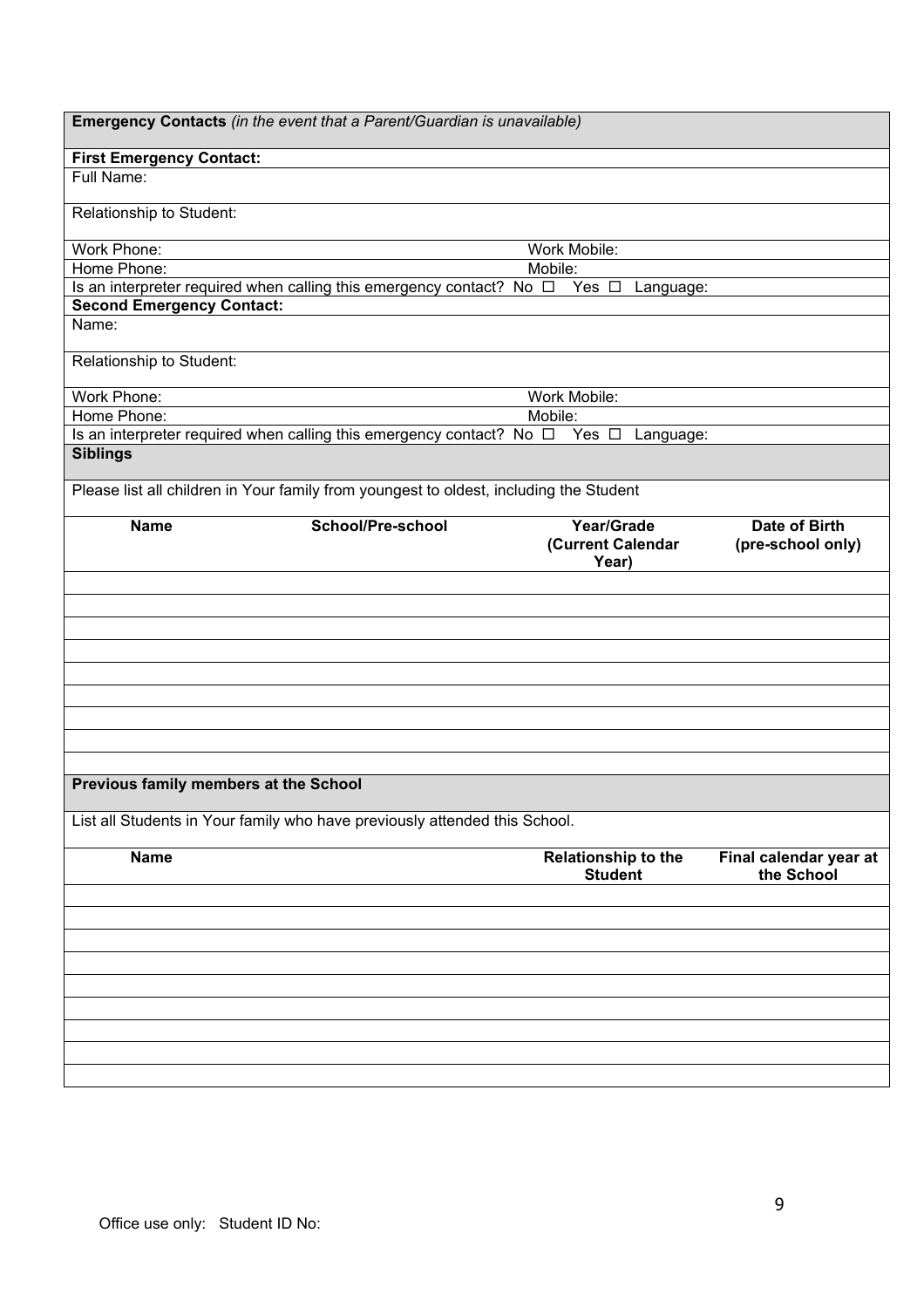## **Enrolment Pathway (if applicable)**

Normally Students who have completed their primary education in Catholic schools will have priority entry into Catholic secondary/senior secondary schools.

Do You intend to enrol the Student in a Catholic secondary/senior secondary school? Yes  $\Box$  No  $\Box$ 

If You answered Yes, You are invited to nominate Your secondary/senior secondary of choice:

**Please note:** Collected for planning purposes only. Whilst every effort is made to accommodate Students at the preferred Catholic school or college this cannot be guaranteed.

This enrolment applies to the Student throughout their entire period of enrolment at Tasmanian Catholic schools and colleges operated by the Archdiocese of Hobart. If the Student moves to another Tasmanian Catholic school or college operated by the Archdiocese of Hobart then all information about the Student (including information on this Enrolment Form) may be transferred to that school. This includes other schools operated by the Archdiocese of Hobart as well as St Virgil's College and St Francis Flexible Learning Centre (operated by Edmund Rice Education Australia) and Dominic College Glenorchy Limited.

# **Living Arrangements**

*If there is a formal or informal Parenting Plan; Consent Orders or interim or final Court Orders in place which provide*  for the living arrangements for the Student, please describe the living arrangement of the Student below and, if *applicable, the date of the Parenting Plan or Orders which set out that arrangement.*

*Please note that an informal parenting plan includes an agreement between separated parents or other family members for the living arrangements of the Student which has not been put into writing or finalised by a court.*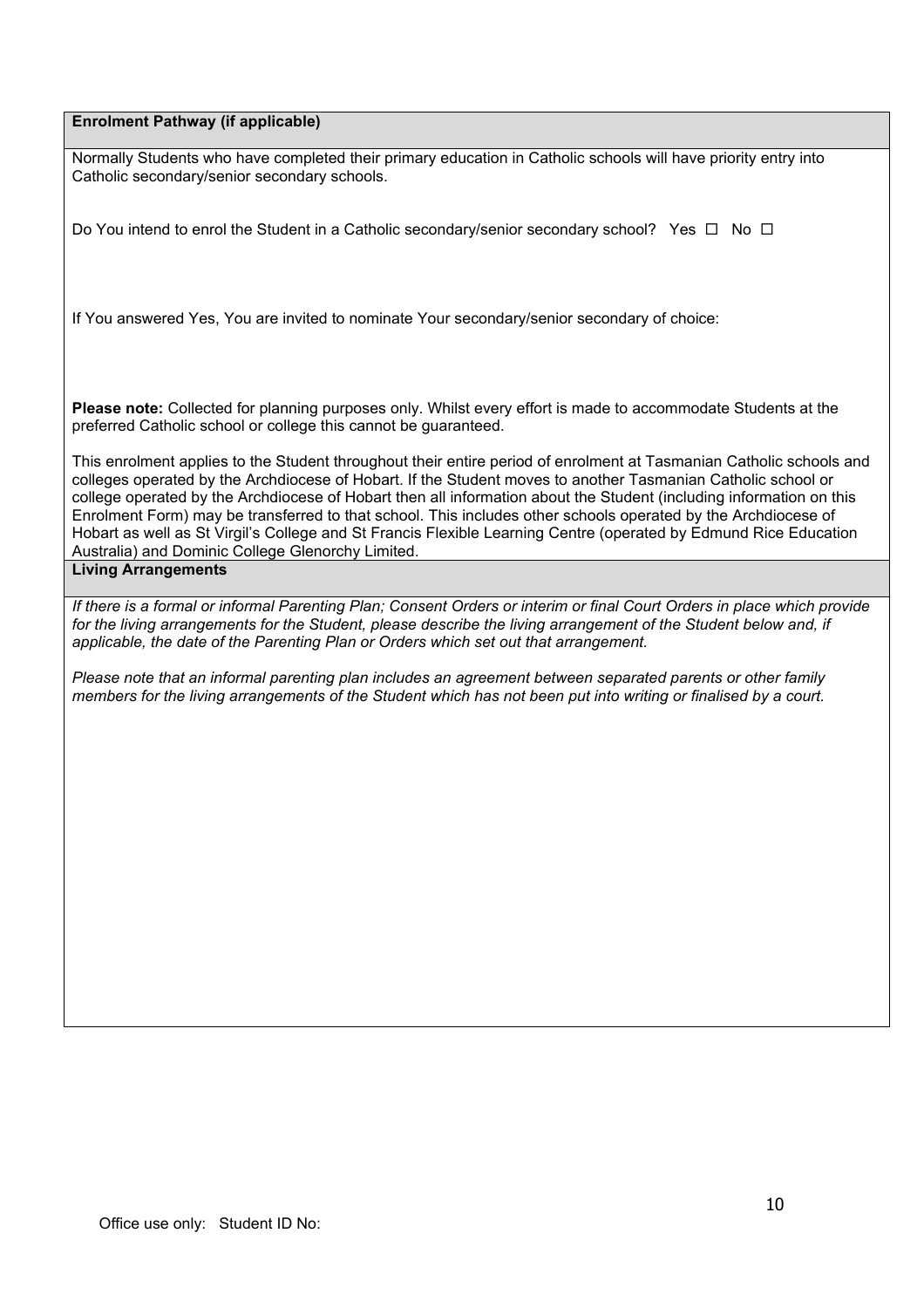| <b>Court Orders (if applicable)</b>                                                                                                                                                                                                                                                                                                                                                                                             |
|---------------------------------------------------------------------------------------------------------------------------------------------------------------------------------------------------------------------------------------------------------------------------------------------------------------------------------------------------------------------------------------------------------------------------------|
| $\Box$<br>$\Box$<br>Are there any current court orders?<br>Yes<br>No                                                                                                                                                                                                                                                                                                                                                            |
| If yes, copies of these court orders e.g. family violence orders, Family Court/Federal Circuit Court orders or other<br>relevant court orders must be provided (e.g. court parenting orders concerning residence, contact, child maintenance,<br>education, health or other specific issues relating to this Student). You do not need to include court orders already<br>described in the "Living Arrangements" section above. |
|                                                                                                                                                                                                                                                                                                                                                                                                                                 |
|                                                                                                                                                                                                                                                                                                                                                                                                                                 |
| You understand that if this application is successful the information that You have provided must be kept up to date<br>throughout the period of enrolment and You agree to notify the School of any change in the court order and parenting<br>plan information provided and provide copies to the School of new court orders/parenting plans.                                                                                 |
| Is there any other information You wish the School to be aware of?                                                                                                                                                                                                                                                                                                                                                              |
|                                                                                                                                                                                                                                                                                                                                                                                                                                 |
|                                                                                                                                                                                                                                                                                                                                                                                                                                 |
|                                                                                                                                                                                                                                                                                                                                                                                                                                 |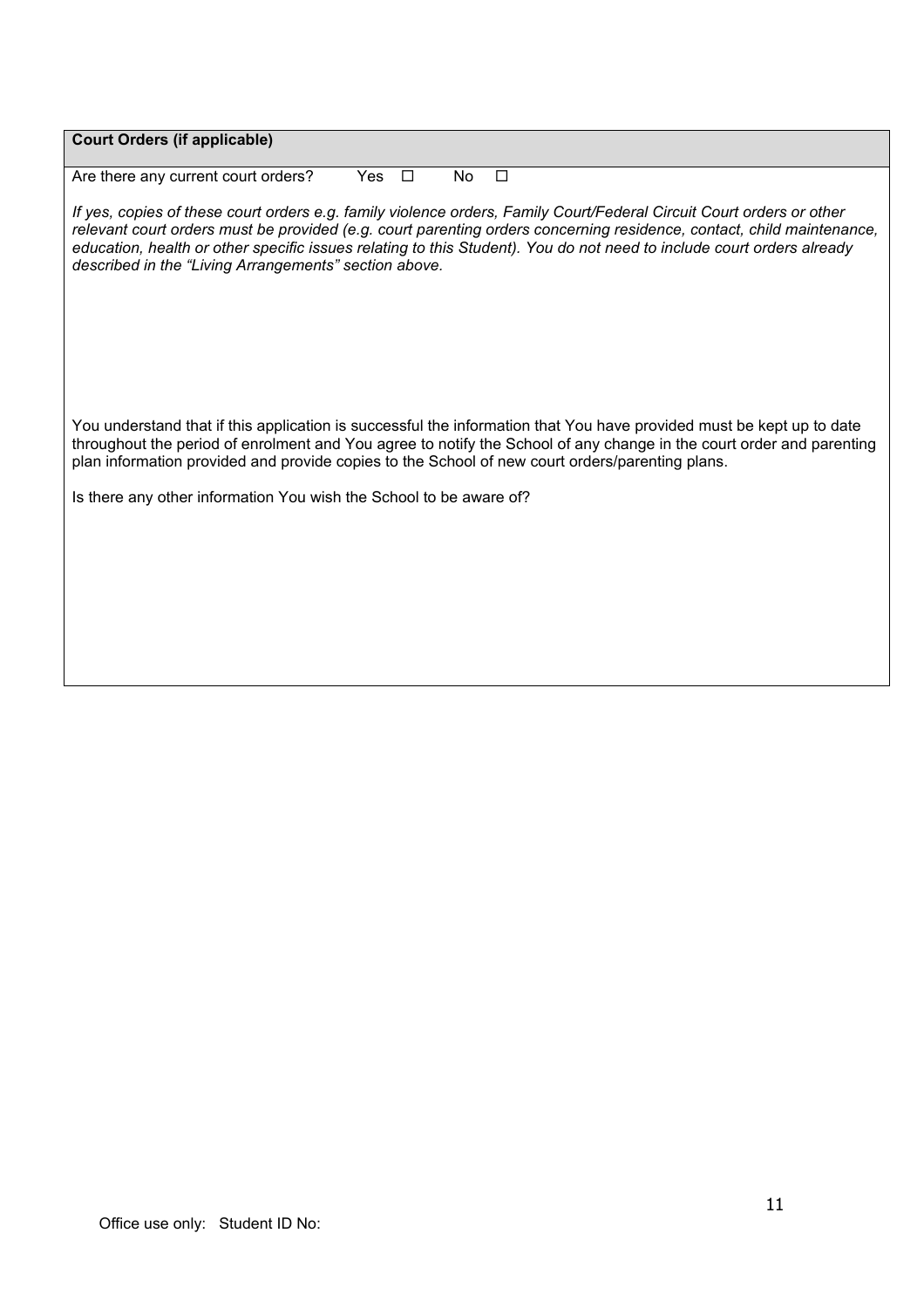# **TERMS OF ENROLMENT**

These Terms of Enrolment govern the application for Enrolment and the Terms of Enrolment of the Enrolment of the Student, and continues to apply if the Student is Enrolled until completion of the Student's Enrolment and payment of all monies due to the School.

## **1. Definitions**

In these Terms of Enrolment:

**Archdiocese of Hobart** means the Roman Catholic Church Trust Corporation of the Archdiocese of Hobart (ABN 24 097 986 2470) trading as the Tasmanian Catholic Education Office (ABN 55 210 770 582).

**Business Day** means a day which is not Saturday, Sunday or public holiday in Hobart, Tasmania.

**Consent to Publication of Information** means the consents to publication on page 18-19 of this Enrolment Form or as otherwise varied in writing from time to time.

**Enrolment** means the enrolment of the Student in the School in accordance with the Terms of Enrolment. **Enrolment Form** means the form recording the Student's application for enrolment in the School.

**Fees** means the School tuition fees, tuition levies, capital levies and other fees as advised to You in the Schedule of Fees and Charges and as varied from year to year.

**Humanitarian Entrant means** a student or their parents who have either applied for, currently hold, or have previously held a humanitarian visa. Humanitarian visas include visa subclasses 200, 201, 202, 203, 204, 785, 790 and 866.

**Letter of Acceptance** means the letter from the School to You in which the School accepts the Student's application for Enrolment in the School.

**Major Excursion** means 'high risk' activities involving water and/or outdoor educational activities, which require an in-depth risk assessment and parental approval.

**Minor Excursion** means a 'low risk' offsite trip with a duration of 1 school day or less and may include (but not limited to) visits to museums, art galleries, local parks, educational centres/buildings and other schools. **Personal Information Collection Notice** means the personal information collection notice on page 16-18 of this Enrolment Form or as otherwise varied in writing from time to time.

**Policies** means the policies of the CECT available at the following link https://catholic.tas.edu.au/policies as amended from time to time; and [link to specific school policies if applicable]

**Schedule of Fees and Charges** means the School's fee schedule as varied from year to year.

**Student** means the person whose details are set out on page 1 of the Enrolment Form.

**School** means the [insert name and address of the School] in Tasmania, operated by the Archdiocese of Hobart.

**School Weeks** means weeks that classes are conducted at the School and excludes school term holidays. **CECT** means the Catholic Education Commission Tasmania, operated by the Archdiocese of Hobart. All Catholic schools in Tasmania as well as the TCEO come under the authority of the CECT.

**TCEO** means the Tasmanian Catholic Education Office operated by the Archdiocese of Hobart.

**Terms of Enrolment** means this document, and incorporates the Enrolment Form, the Letter of Acceptance, the Personal Information Collection Notice, the Consent to Publication of Information, the Schedule of Fees and Charges, the Policies and any annexures included in these documents.

**We, Us, Our** means the Archdiocese of Hobart, TCEO, CECT and/or the School.

**You** or **Your** means the parent(s) or quardian(s) who is/are legally responsible for the Student and who sign the Enrolment Form.

# **2. CHANGES TO TERMS OF ENROLMENT**

- 2.1 You acknowledge that the School may change the Terms of Enrolment by giving You written notice of no less than ten school weeks.
- 2.2 Any variations or amendments to the Terms of Enrolment will apply from the date specified in the notice, being not less than ten school weeks after the notice is issued.
- 2.3 A notice may be handed to You personally or sent by email, facsimile or prepaid mail to the last known address of the addressee. Notices may also be given by delivery to the Student or by notice in the School newsletter. Notices sent by pre-paid post are deemed to be received on the second Business Day after posting if sent by express post; or if by regular post, the greatest number of Business Days which Australia Post's website estimates is applicable to mail sent on the day it is posted and between those locations. Notices sent by facsimile or email are deemed received on confirmation of successful transmission. Notice to one parent/guardian is deemed to be notice to all parents/guardians.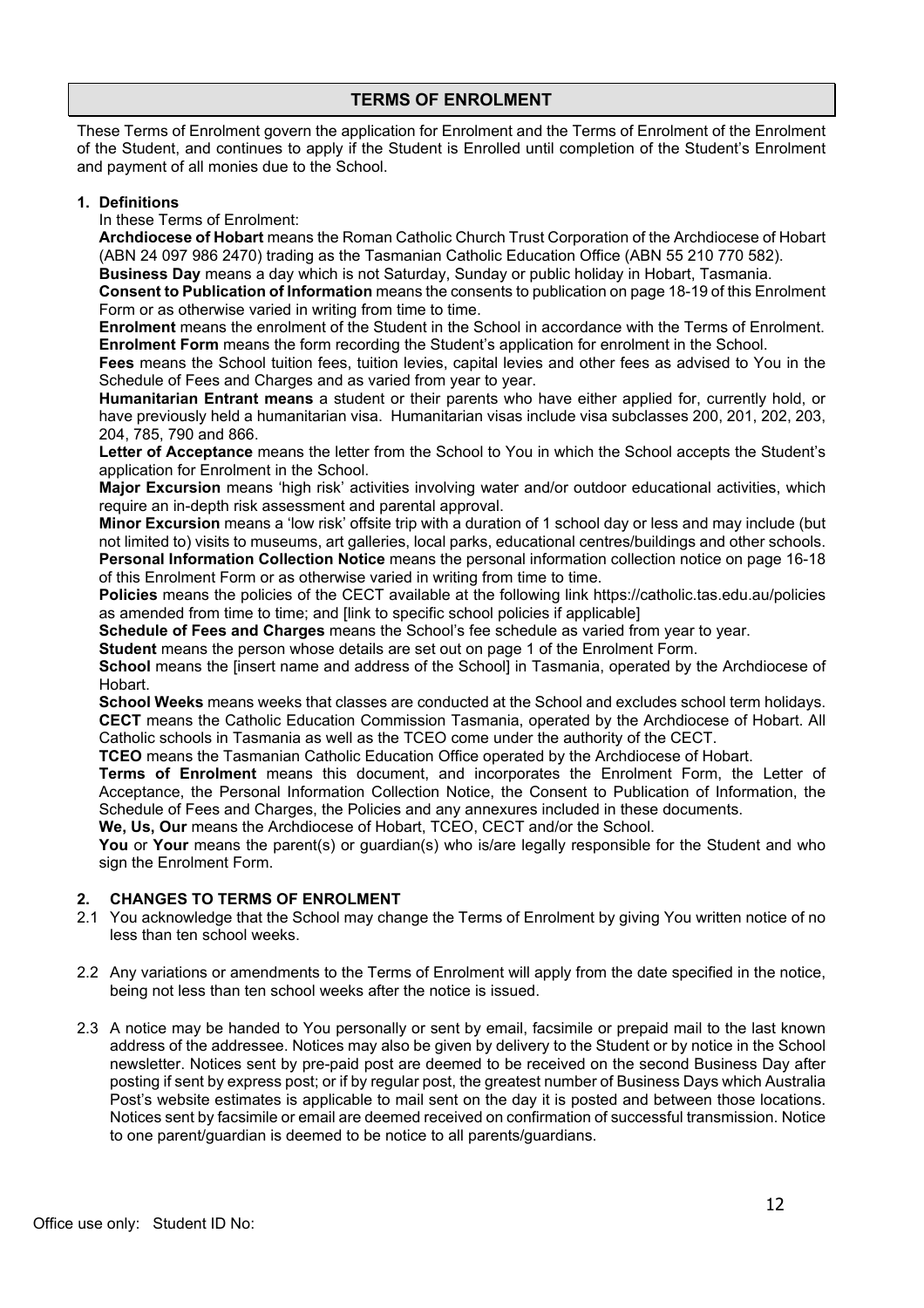- 2.4 Upon receipt of the notification provided in accordance with clause 2.1, You have the option to cancel the Student's enrolment if You do not agree to the changes in the Terms of Enrolment.
- 2.5 Where You chose to cancel the Student's enrolment in accordance with clause 2.4, You must provide Us with written notice of your decision to cancel the Student's enrolment within four school weeks of the date of Our notice to You at of the changes to the Terms of Enrolment.
- 2.6 You acknowledge that if You choose to cancel the Student's enrolment in accordance with clauses 2.4 and 2.5:
	- a. the Student may continue to attend School until the changes would come into effect; and
	- b. You must continue to pay the Fees until the changes would come into effect.
- 2.7 Withdrawal for any reason other than a change of Terms of Enrolment by Us must comply with the general withdrawal provisions in these Terms of Enrolment in clause 9.

### **3. GENERAL TERMS OF ENROLMENT**

- 3.1 Completion of the Enrolment Form does not guarantee an enrolment interview. Successful applicants will be determined in accordance with the School's enrolment criteria and the CECT Enrolment for Catholic Schools Policy.
- 3.2 Attendance at an enrolment interview does not guarantee enrolment being accepted. The School may accept an offer by sending a Letter of Acceptance to You or otherwise notifying You of the acceptance of the Student.
- 3.3 Enrolment of a Student at one Catholic school does not guarantee the enrolment of that Student in any other Catholic school.
- 3.4 Invoices for the full year Fees are issued early in Term 1 of each year. A single invoice will be issued covering all Students at the School for which the parent/guardian is responsible and including all Fees. Current Fees are set out in the Schedule of Fees and Charges.
- 3.5 The Schedule of Fees and Charges may be updated each year and includes information about payment options. This also states any applicable interest rate payable on overdue Fees. Interest is payable from the due date until payment is received in full.
- 3.6 The law of Tasmania from time to time governs these Terms of Enrolment. The parties agree to the nonexclusive jurisdiction of the courts of Tasmania, the Federal Court of Australia, and of courts entitled to hear appeals from those Courts.
- 3.7 The School's failure to enforce any of its rights (under these Terms of Enrolment or otherwise) shall not be construed as a waiver of any of the School's rights.
- 3.8 If any part of these Terms of Enrolment is unenforceable it shall be read down to be enforceable or, if it cannot be read down, it shall be severed from these Terms of Enrolment without affecting the enforceability of the remaining Terms of Enrolment.

# **4. RESPONSIBILITY FOR PAYMENT OF FEES**

- 4.1 School Office staff can assist with any queries You may have in regard to payment of Fees.
- 4.2 Each person who signs the Enrolment Form accepts legal responsibility for payment of Fees incurred for the entire period of the Enrolment of the Student.
- 4.3 Payment of Fees is subject to all the Terms of Enrolment contained in the Enrolment Form.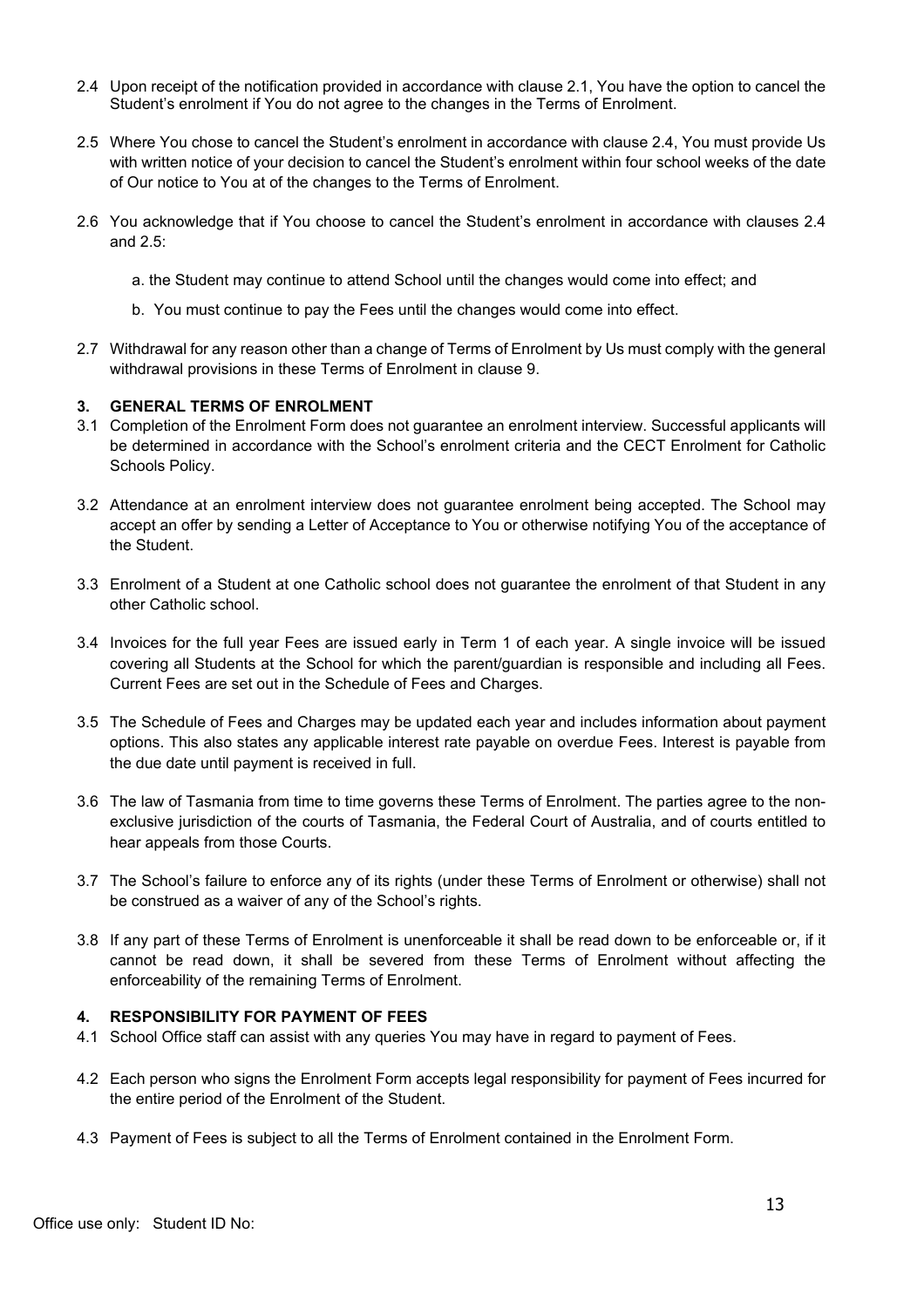- 4.4 Where there is more than one person signing the Enrolment Form:
	- a. the School may issue only one account in the name of all individuals listed on the Enrolment Form;
	- b. each person is independently and jointly responsible for payment of the whole of the Fees, meaning the School can (at its discretion) seek to recover the whole of the Fees from any one parent/guardian or any combination of them;
	- c. notice to any one parent/guardian is taken to be notice to all parents/guardians; and
	- d. each individual consents to their information in relation to a Fees account (including payments made or overdue) being disclosed to each other individual on a Fees account.

# **5. ADMINISTRATION FEE**

5.1 You may be required to pay an administration fee as shown in the Schedule of Fees and Charges.

# **6. PRO-RATED SCHOOL FEES**

6.1 In cases where a Student commences at or leaves the School part-way through the year, Fees will be pro-rated in accordance with clauses 7-8.

# **7. Fees**

- 7.1 Subject to minimum notice requirements for withdrawing a Student in accordance with clause 9, Fees will be pro-rated to the nearest school week, including any partial school weeks of attendance as full school weeks.
- 7.2 For example, in a school year with 40 school weeks, if a Student commences on Thursday of the  $12<sup>th</sup>$ week, the amount of Fees owing will be pro-rated to 29 school weeks. In this example the amount payable would be 72.5% of the full year tuition fee (because  $29 \div 40 = 0.725$ ).

#### **8. Levies**

- 8.1 Fees for certain programs may be listed in an invoice for Fees as "levies", to cover costs for additional items the Student may require during the school year or extra curricular activities such as excursions. The full amount of levies is payable for all Students. In exceptional circumstances where a Student will not or did not participate in the activity and the School has not already incurred a cost a full or partial credit may be provided.
- 8.2 We may require You to pay Fees for some large activities (e.g. interstate trips) prior to that activity taking place.

# **9. Notice of withdrawal**

9.1 Subject to clause 2.5 and termination under clause 14.2, written notice of at least **ten school weeks** is required prior to withdrawal of a Student from the School. Where notice is not provided, full tuition Fees may need to be paid to the School for the number of school weeks where notice was not provided. This includes withdrawal prior to the start of the school year.

For example, if a Student is withdrawn at the start of the school year, a total of 10 weeks of Fees may need to be paid.

- 9.2 The amount of written notice of withdrawal is a genuine pre-estimate of the costs incurred by you providing insufficient notice.
- 9.3 The notice period in clause 9.1 may be reduced or waived in special circumstances. The School office needs to be contacted in the first instance if You would like to discuss this possibility. However, the final decision regarding the reduction or waiving of this fee will be at the Principal's discretion.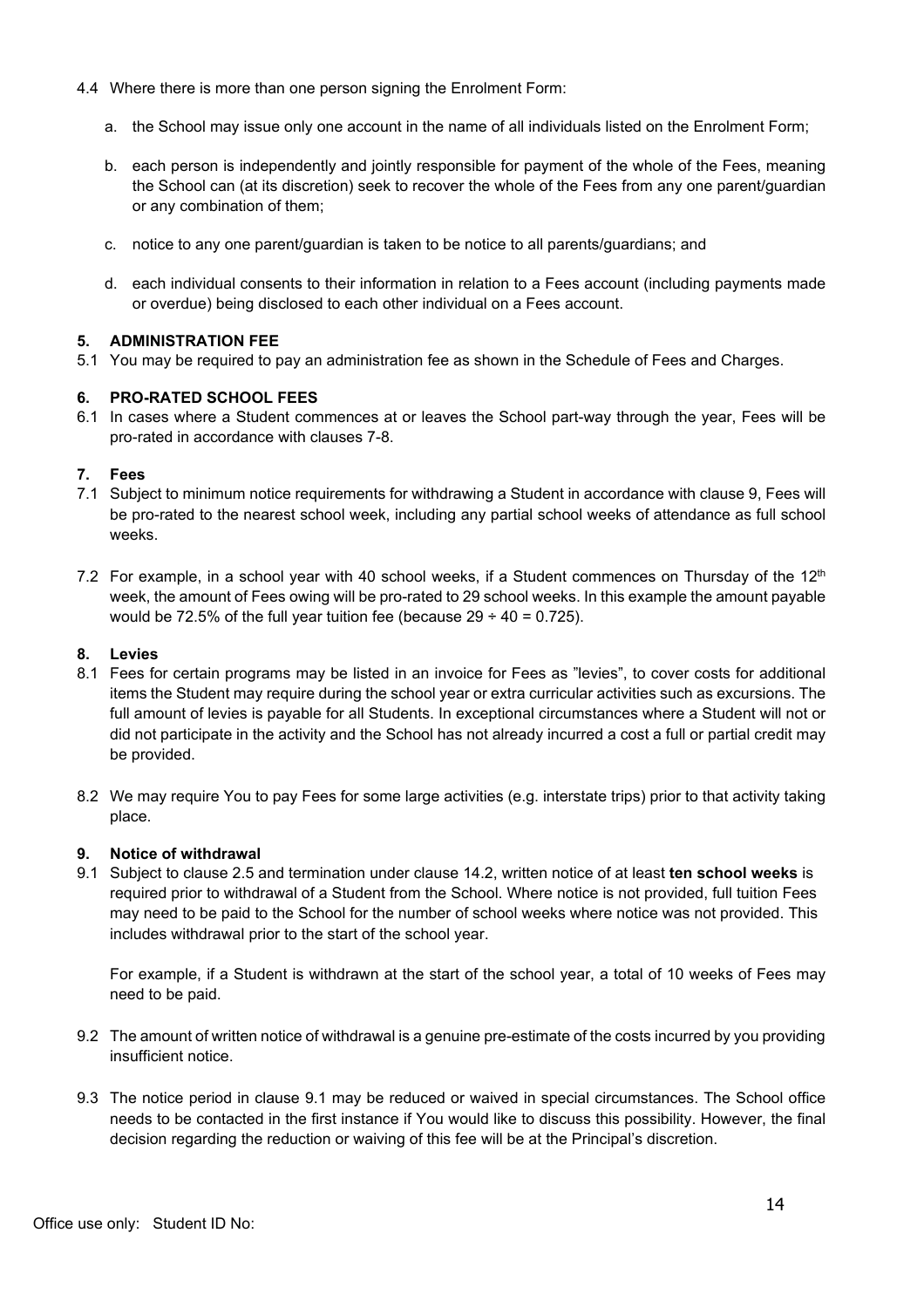## **10. Special payment arrangements**

- 10.1 If You are experiencing financial hardship or are having difficulty paying on time, the School office can be contacted to discuss Your circumstances. Variations in payment arrangements can be approved where required, and a reduction of fees may be applied to some Concession Card holders on sighting of the card by the school and completing the Concession application form.
- 10.2 You may be required to provide evidence of need to enter into a special payment arrangement or receive a fee remission. CET may seek information from Services Australia in relation to Concession Cards.

### **11. Failure to pay**

- 11.1 Where payment is not made to the School on time, debt recovery action may be commenced against any one or all of the parent(s)/guardian(s) who signed the Enrolment Form.
- 11.2 If You fail to make payment of any Fees owing to Us within thirty days of the due date for payment, We will be entitled (without prejudice to any other right or remedy We may have) to do one or more of the following:
	- a. suspend the Student's enrolment at Our sole discretion until payment is made;
	- b. terminate the Student's enrolment in accordance with clause 14 (Termination);
	- c. use Our own internal collection procedures to collect overdue Fees or Optional Charges; and/or
	- d. appoint a Collection Agency and/or solicitor to collect overdue Fees and Optional Charges.
- 11.3 The School or the Archdiocese of Hobart may charge You for, and You indemnify the School and the Archdiocese from, all reasonable costs and expenses (including without limitation all legal and/or collection costs and expenses on an indemnity basis) incurred by the School or the Archdiocese resulting from the default (failure to pay) or in taking action to enforce compliance with these Terms of Enrolment.

#### **12. INDEMNITIES**

- 12.1 You indemnify the School operated by the Archdiocese of Hobart, its agents, employees or contractors against any damages, costs, losses, liabilities, expenses and claims arising during or after the Student's enrolment suffered by the School or in any claim against the School caused by You or the Student, except to the extent caused or contributed to by the School, it's agents, employees or contractors.
- 12.2 Nothing in the Enrolment Form is to be read as excluding, restricting or modifying any guarantees, warranties, representations or conditions implied or imposed by any which by law cannot be excluded, restricted or modified.

### **13. SUSPENSION AND EXPULSION**

13.1 We may at Our discretion suspend or expel the Student where the Student does not comply with the obligations in the Enrolment Form, behaves in a way that affects the safety or wellbeing of other Students, or behaves in a way contrary with School Policies as advised to You and the Student by the School from time to time.

#### **14. TERMINATION**

- 14.1 Termination by the School
	- a. The School may at its discretion, terminate the Student's enrolment by giving You written notice if:
		- i. You do not comply with an obligation set out in the Enrolment Form, including in relation to payment of fees in accordance with clause 11.2.b; or
		- ii. You or the Student do not comply with Policies on Our website; or
		- iii. There is a legal impediment preventing the School from allowing the Student's enrolment to continue.
	- b. Termination of the Student's enrolment is deemed if the Student is expelled in accordance with clause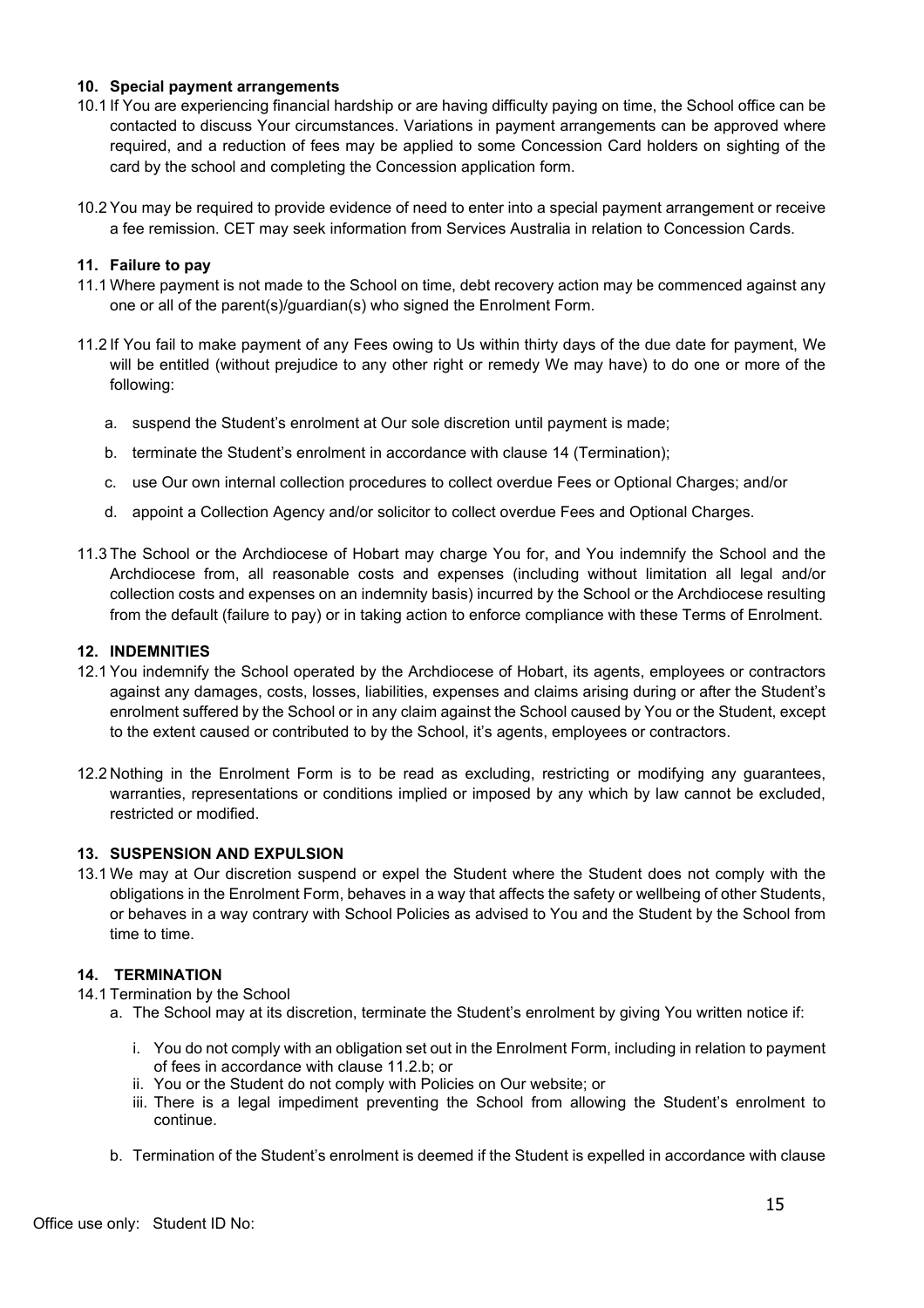13.

### 14.2 Termination by You

a. You may terminate the Student's enrolment for any reason by providing notice of withdrawal in accordance with Clause 9. If you terminate the Student's enrolment in accordance with clause 9 You must pay all Fees due and payable in accordance with clause 9.

## **15. NOTICES**

15.1 A notice may be handed to You or Us personally or sent by email, facsimile or prepaid mail to the last known address of the addressee. Notices may also be given by delivery to the Student or by notice in the School newsletter. Notices sent by pre-paid post are deemed to be received on the second Business Day after posting if sent by express post; or if by regular post, the greatest number of Business Days which Australia Post's website estimates is applicable to mail sent on the day it is posted and between those locations. Notices sent by facsimile or email are deemed received on confirmation of successful transmission. Notice to one parent/guardian is deemed to be notice to all parents/guardians.

# **PERSONAL INFORMATION COLLECTION NOTICE**

- 1. 'Personal information' is defined in the *Privacy Act 1988* (Cth) as information or an opinion, whether true or not, about an individual whose identity is apparent or can reasonably ascertained from the information. Personal information may include sensitive information about an individual. The Archdiocese of Hobart both independently and through its schools, the CECT and TCEO collects personal information, including sensitive information about Students and parents or guardians before, during and after the course of a Student's enrolment at the School. This may be in writing or in the course of conversations.
- 2. For the purpose of this personal information collection notice, if not explicitly stated, the term 'School' also includes the TCEO and the CECT. Personal information is managed in accordance with CECT's Privacy Policy, copies of which are available on request or from our website at the following link: https://catholic.tas.edu.au/policies. The policy includes information on how to access and correct Yours or the Student's personal information, as well as information on how to complain about potential breaches of Yours or the Student's privacy.
- 3. The primary purpose of collecting personal information is to enable the Archdiocese of Hobart to provide schooling to Students and to enable them to take part in activities of their school.
- 4. Some of the information the School collects is to satisfy the School's legal obligations, particularly to enable the School to discharge its duty of care.
- 5. Certain laws governing or relating to the operation of schools require that certain information is collected. These include but are not limited to the *Australian Curriculum, Assessment and Reporting Authority Act 2008* (Cth), the *Australian Education Act 2013* (Cth), Education Act 2016 (Tas), the *Office of Tasmanian Assessment, Standards and Certification Act 2003* (Tas) and the *Public Health Act 1997* (Tas); and child protection laws.
- 6. Health information about Students is sensitive information within the terms of the Australian Privacy Principles under the *Privacy Act 1988* (Cth). The School may ask You to provide medical reports and health information about the Student from time to time.
- 7. If the School does not obtain the information requested the School may not be able to enrol or continue the enrolment of the Student.
- 8. The School from time to time discloses personal and sensitive information to others for administrative and educational purposes. This includes to other schools, government departments (such as the Department of Education and Training), government agencies (such as the Australian Curriculum, Assessment and Reporting Authority (**ACARA**), statutory bodies (such as the Teachers Registration Board of Tasmania), medical practitioners, and people providing services to the School (such as auditors, lawyers, insurers, accountants, debt collectors, specialist visiting teachers, sports and other coaches, volunteers and counsellors).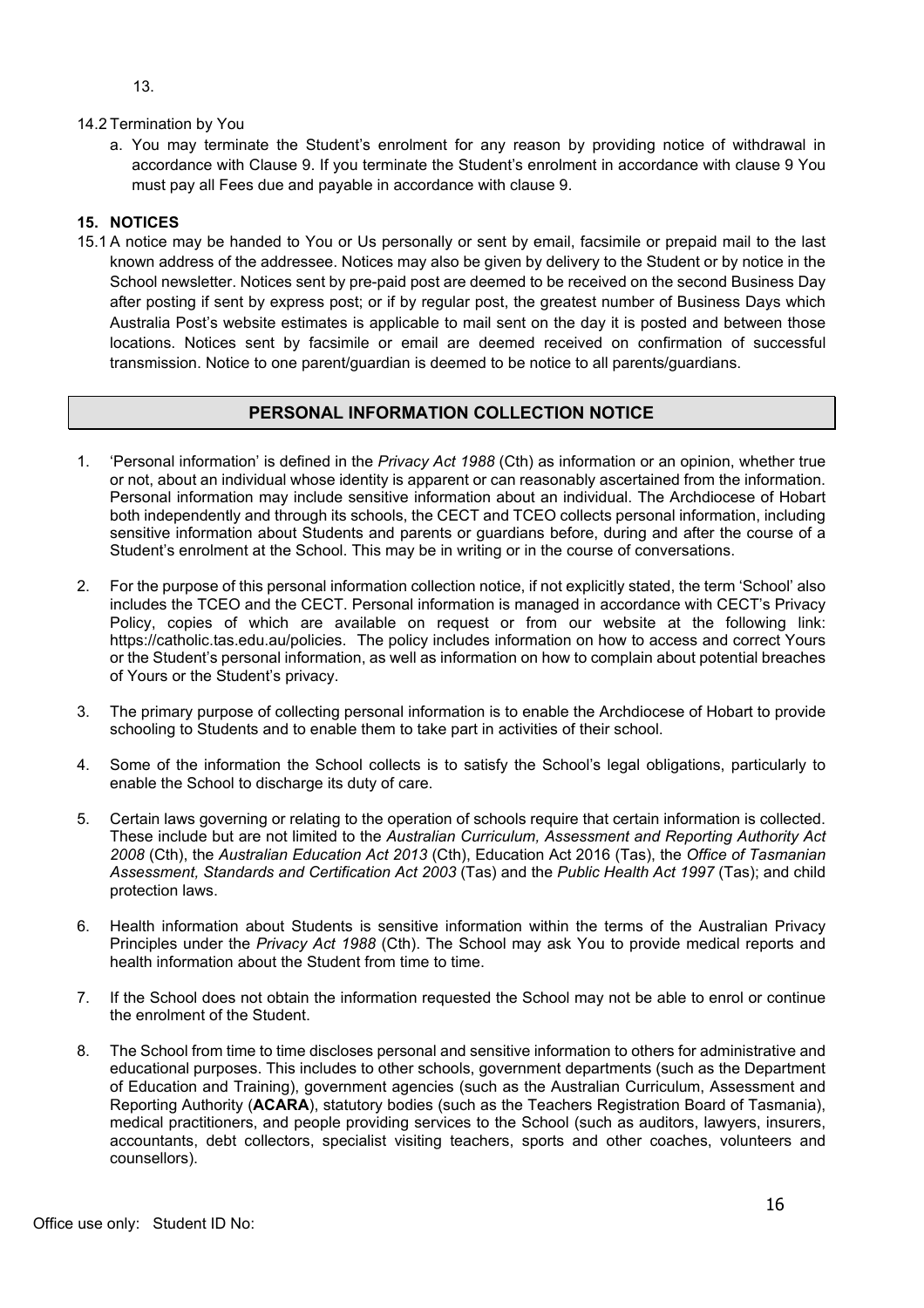- 9. The School also discloses personal and sensitive information to JDLF International Pty Ltd (ACN 141 220 644) and the Catholic Education Network (**CEnet**) (ACN 125 288 762). These bodies own and operate the centralised digital student information management and storage platform called Compass and the centralised digital storage system called CeD3. Compass and CeD3 are used by the school for record keeping and information management purposes.
- 10. The school also discloses personal information, including Student name, Student email and Student images to Seesaw Learning Inc. which owns and operates the centralised Student Learning Journal called Seesaw. Seesaw is used by the School for document evidence of student learning and feedback on future learning opportunities. The TCEO has instructed Seesaw to store all personal information on Australianbased cloud servers.
- 11. When a Student moves between schools both operated by the Archdiocese of Hobart, the schools may exchange any and all personal information about the Student. When a Student moves from a school operated by the Archdiocese of Hobart (**original school**) to a school not operated by the Archdiocese of Hobart (**new school**), the original school may provide personal information about the Student to the new school with the consent of the parent(s)/guardian(s) (or the Student).
- 12. Certain personal information relating to Students and parents/guardians may also be made available, in accordance with Australian Government requirements, to ACARA for the purpose of publishing some school information relating to the circumstances of parents and Students on the MySchool website.
- 13. Personal information collected from Students is regularly disclosed to their parents or guardians. On occasions, information such as academic and sporting achievements, Student's activities and similar news is published in School newsletters, magazines and on our website.
- 14. Personal information collected from one parent/guardian may be disclosed to others responsible for payment of Fees, including information about payments made or overdue.
- 15. The School may store personal information in the 'cloud' which may mean that it resides on servers which are situated overseas, outside Australia. However, the information will remain in the effective control of the Archdiocese of Hobart and its schools, who will take reasonable steps to ensure the overseas hosts comply with the Australian Privacy Principles.
- 16. If You provide the School with the personal information of others, such as doctors or emergency contacts, the School encourages You to inform them that You are disclosing that information to the School and why, that they can access that information if they wish and that the School does not usually disclose such information to third parties.
- 17. Medicare card numbers are collected for the purpose of providing those details to doctors and health professionals in circumstances where parents are not contactable (to expedite emergency treatment and to cover any bulk billing costs associated with the treatment).
- 18. Information about whether or not You have a Concession Card may be collected for determining eligibility for concessions. Information regarding Concession Cards may be obtained from Services Australia.
- 19. Information about Your visa or residency status and the visa or residency status of Students may be collected for determining eligibility for enrolment and applicable fee arrangements. The School may, with Your consent, use this information to conduct Visa Entitlement Verification Online checks from time to time to ensure that Students remain eligible for continued enrolment and that appropriate fees are charged. Further information about Visa Entitlement Verification Online checks can be found here: www.homeaffairs.gov.au/busi/Visa.
- 20. The School from time to time engages in fundraising activities. Information received from You may be used to make an appeal to You. It may also be disclosed to organisations that assist in the School's fundraising activities solely for that purpose. The School will not disclose Your personal information to third parties for their own marketing purposes without Your consent.
- 21. The School may, with Your consent, include Your contact details in a class list and school directory given to other parents and guardians.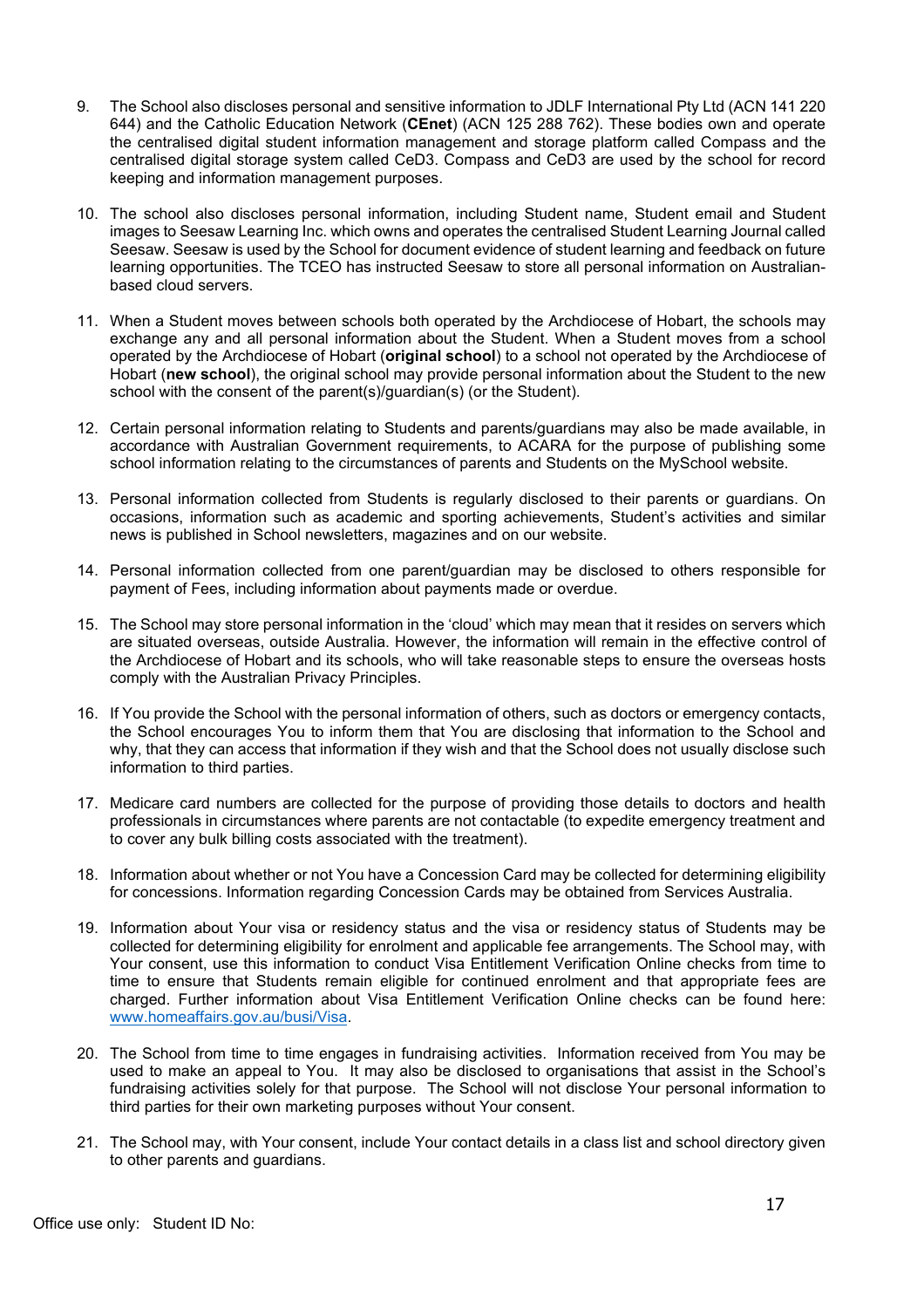- 22. Personal information about the Student may be used by the Archdiocese of Hobart for religious purposes, including inviting the Student to participate in sacraments or Church activities.
- 23. Photographs of Student activities such as sporting events, school camps school excursions or attendances by Students at Early Learning Centres or other locations may be taken for and published in School newsletters, magazines and reporting to parents and published on our intranet and social media platforms, including Facebook and Instagram
- 24. Parents and guardians may seek access to personal information collected about them and the Student by contacting the School. Students may also seek access to personal information about them. However, there will be occasions when access is denied. Such occasions would include (but are not necessarily limited to) where access would have an unreasonable impact on the privacy of others, where access may result in a breach of the School's duty of care to a Student, or where Students have provided information to the School in confidence.
- 25. Parents or guardians will be given written reasons if personal information held is not released upon request.
- 26. If parents or guardians request access to personal information, the School will be entitled to charge reasonable fees for access to that information, to cover time spent by staff and photocopying costs.
- 27. Parents, guardians or Students have a right to request an amendment to personal information if they believe it is incorrect, misleading or out of date.

### **Credit Information**

- 28. The School is a credit provider to the extent payment for Fees, including expenses, levies and charges, are deferred for at least seven days.
- 29. In the event of a default, the School may seek credit information from and disclose credit information to credit reporting bodies in accordance with the CECT Credit Information Privacy Policy, available in electronic form from www.catholic.tas.edu.au and in hard copy from the TCEO or School.

# **CONSENT TO PUBLICATION OF PERSONAL INFORMATION**

The Student may appear in school photographs, photographs where the Student is in the background of the image or wide shots where it is not practicable to identify every Student before taking the photograph (e.g. at sports carnivals), whether or not You give consent here. Similarly, the Student's personal information may appear on their school identification card. The School will never identify a Student by name in photographs published online without express consent. If a parent/guardian has declined to give permission for a Student to be named or identified in photographs or videos, the Student will not be identified in a photo or video.

The school cannot control the actions of Students, parents or others in relation to the publication of photographs. However, it is contrary to the School's ethos for photographs or film taken of Students participating in school activities to be publicly displayed (including social media) without prior permission of that Student's parents or guardians or in the event a Student is 15 and over, permission from that Student. Guidelines regarding the publication of photographs can be found on the CET website.

Licensed under NEALS: Please note that if You provide permission in relation to any of the options below it is possible that the photograph/video may appear in material which will be available to schools and education departments around Australia under the National Educational Access Licence for schools (**NEALS**), which is a licence between education departments of the various states and territories, allowing schools to use licensed material wholly and freely for educational purposes only. This licence only applies to educational material that is publicly available. Further information regarding what material is available for use can be found on the CET website.

Please indicate whether or not You consent to the publication of certain personal information about the Student (including their photographs or samples of their work) in the following circumstances. These will only apply if the Student's enrolment is accepted.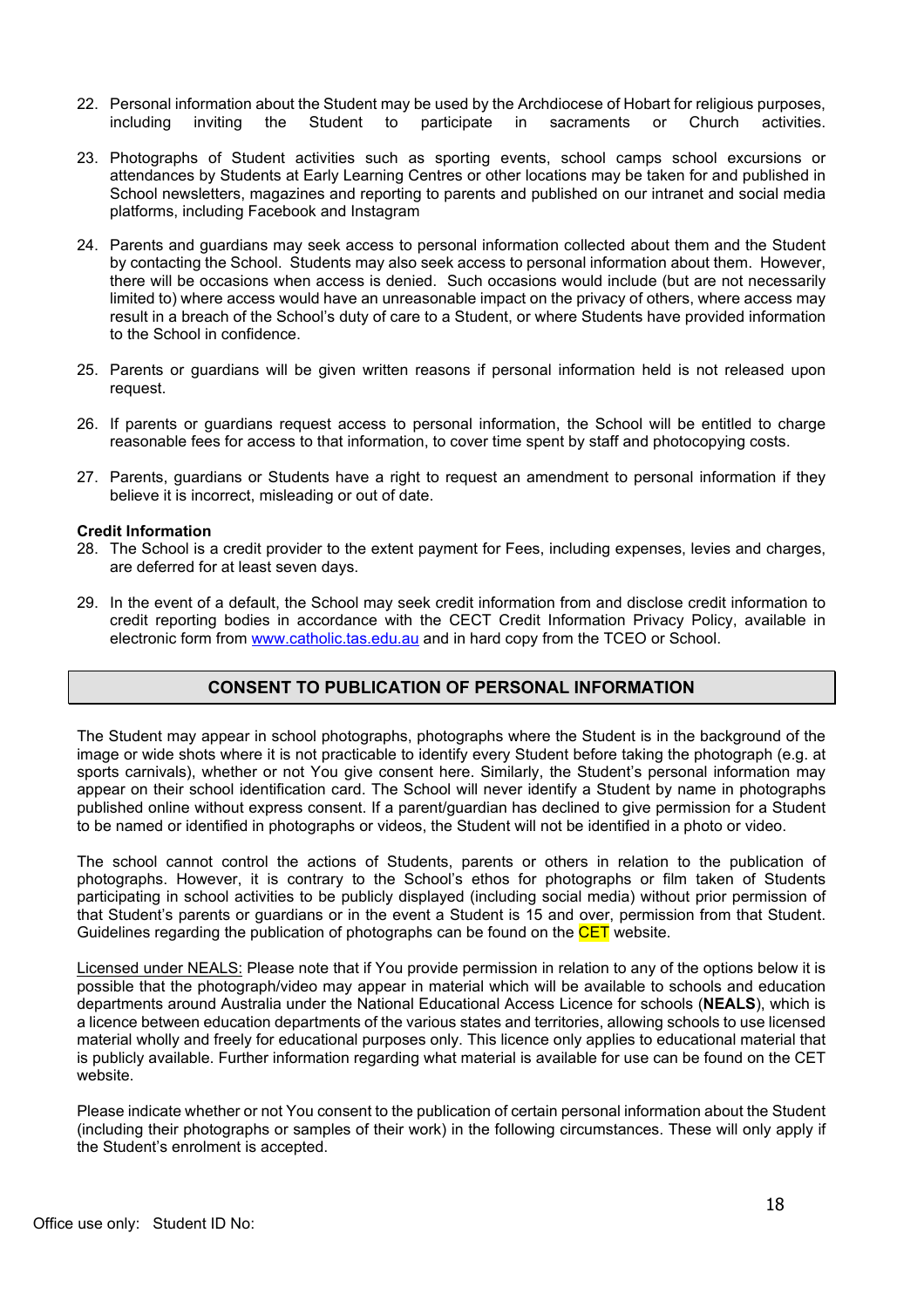1. Publication of the Student's name and samples of the Student's work, with their consent, as part of any printed school publication, such as the newsletter or yearbook and including online publication (including social media).

 $\Box$  YES, You consent to this  $\Box$  NO, You do not consent to this

2. Photography, filming and interviewing the Student and providing information including their name, school and age for publication by newspapers, radio and television in stories about education and school activities.

 $\Box$  YES, You consent to this  $\Box$  NO, You do not consent to this

3. Publication of images of the Student or samples of their work in printed or online materials (including social media) or advertising (including newspaper advertising and television commercials) produced by the School, the TCEO, the Archdiocese of Hobart, CatholicCare Tasmania and the National Catholic Education Commission (**NCEC**). The School will never identify a student by name in images published online without express consent.

 $\Box$  YES, You consent to this  $\Box$  NO, You do not consent to this

# **SIGNATURE**

**Please note:** Acceptance of this application for enrolment is subject to the approval of the School. Acceptance to this School does provide a pathway to Tasmanian Catholic schooling but does not constitute acceptance into a specific Catholic school of choice (primary or secondary).

The School may accept an offer by sending a Letter of Acceptance to You or otherwise notifying You of the acceptance of the Student.

**If You do not understand any section of this Enrolment Form please contact the School You are considering enrolling in for further information or seek Your own legal advice.**

This Enrolment Form is a **binding contract** between each person named below, jointly and severally, and the School. If the School accepts the enrolment You will be required to comply with all the Terms of Enrolment contained in this Enrolment Form. Please ensure You have read it carefully.

- 1. You agree to support CECT, system and School Policies in relation to program of studies, sport, pastoral care, school uniform, discipline, behaviour, complaints and the general operation of the School.
- 2. You have included copies of the following documents for the Student being enrolled with this application for enrolment: *(please tick appropriate boxes)*
	- $\Box$  Birth Certificate \*
	- $\Box$  Sacramental Certificates to date
	- $\Box$  Passport (or immicard), visa, citizenship documentation and other information (if applicable) **\***
	- $\Box$  Most recent previous school reports and external test results (including NAPLAN if applicable)
	- $\Box$  Current court orders (sealed copies if applicable)
	- $\Box$  Relevant medical and/or special needs information (if applicable)
	- $\Box$  Immunisation Certificate or Statutory Declaration
	- $\Box$  Reports of assessments the Student has received for speech, hearing, cognitive (IQ), occupational therapy (if applicable)
	- q Medical Action Plans (Asthma/Anaphylaxis) (*if applicable)*